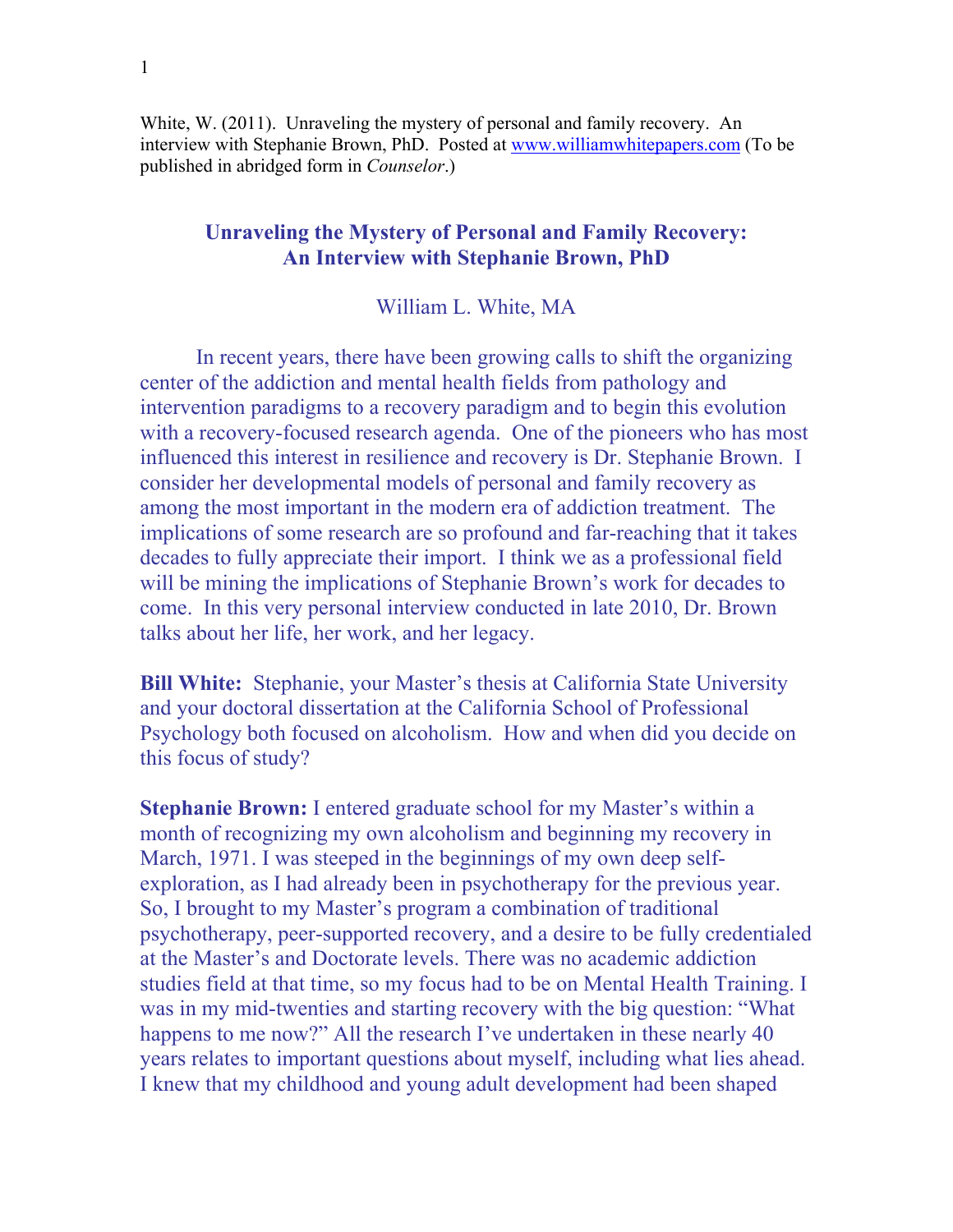dramatically by my parents' alcoholism, so I intuitively knew I would have to grow up again with this new life focus of recovery.

 My own childhood experiences and childhood development under the influence of parental alcoholism, along with the shock and relief of recognizing my own alcoholism, made the question "what happens to me now?" deeply important and immediate. It prompted my Master's thesis, a study of the teenage daughters of male alcoholics, and led to the larger question that has guided my work: "What happens to people when they stop drinking?" I sought to define recovery as a process rather than an event and move beyond existing knowledge and practice that focused only on active addiction with abstinence as the end point.

**Bill White:** In 1977, you founded and directed the Stanford Alcohol Clinic. How did this opportunity come about, and how did your work at SAC influence your later work?

**Stephanie Brown:** I was young and inexperienced, but very passionate, in my first internship placement for my Master's degree. Out of the blue came a call from Irvin Yalom, a name well-known to many mental health professionals as the father of modern interactional group psychotherapy. Stanford Psychiatry had received a number of large grants to study aspects of alcoholism, and he'd been told I could be helpful. Would I like to work with him? I knew that this was "heaven calling," so the only answer was "yes." I began a three-year project studying group psychotherapy with alcoholics. He and I co-led groups and I began writing about our discoveries, which was the beginning of my theory building about addiction and recovery.

 That research project ended in 1974, and I began my doctorate, studying traditional psychology with a dissertation focus on defining a developmental model of alcoholism and recovery. By then, I was firmly convinced, personally and professionally, that addiction and recovery are a continual process and not a singular event. Developmental psychology was very helpful, then and now, in understanding change processes.

 When I completed my doctorate, I asked Dr. Yalom for advice about my next steps. "Why don't you start an alcohol clinic here at Stanford?" Once, again, I knew that the only answer was "yes." Through the support of wonderful donors, we opened The Stanford Alcohol Clinic in the fall of 1977. I was so blessed through all of this with fabulous emotional and monetary support?"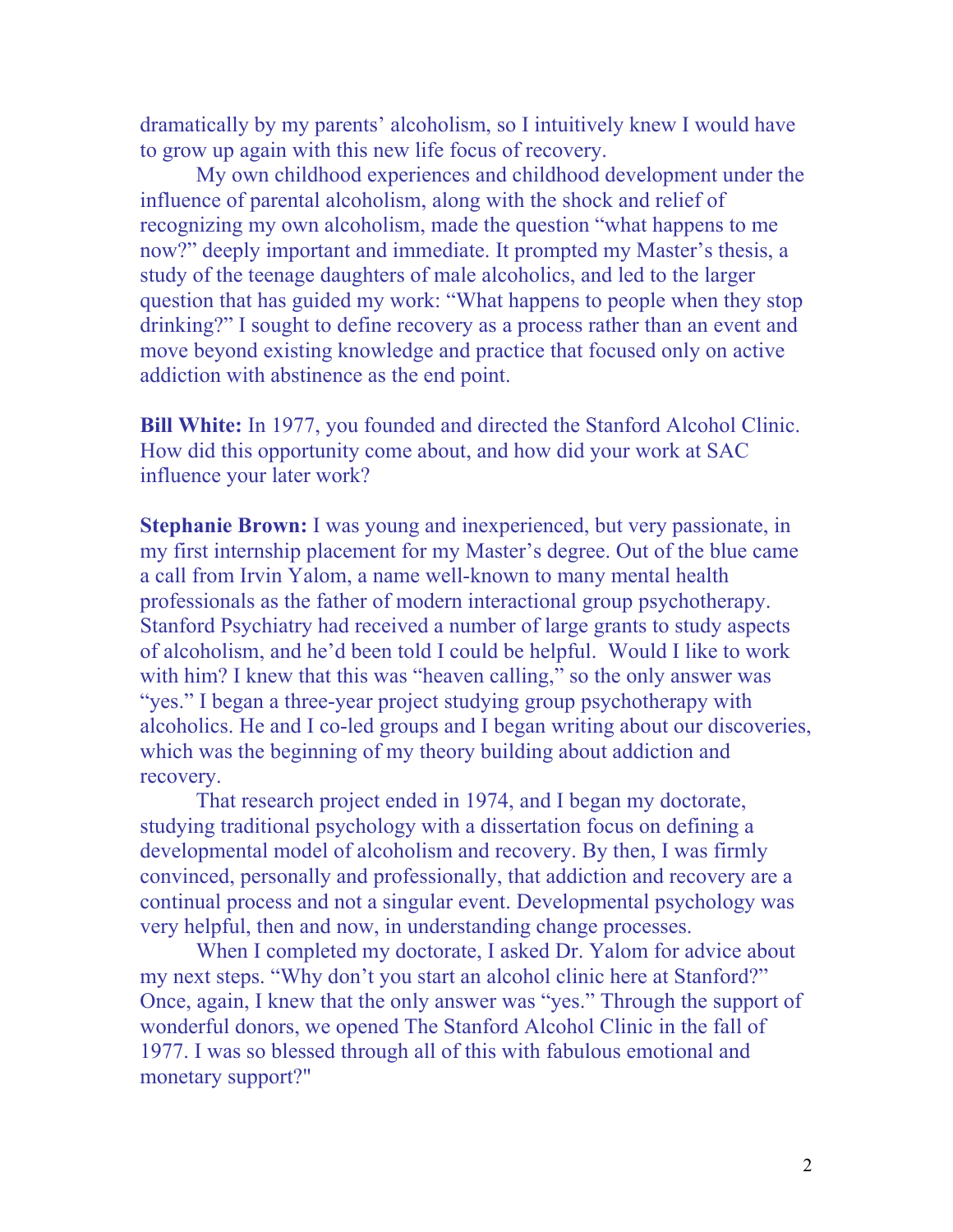I decided to apply the new model I'd just developed in my research to the new clinic. Here was the beginning of the integration of addiction and mental health theory and practice as we worked within a once-a-week traditional psychotherapy model that had never been widely used in the addictions field. We also integrated clinical research, training, and education into the clinic model.

 These professional origins continue to this day. In 1988, I transferred the applied, developmental model to establish an outpatient, private practice setting, called The Addictions Institute, which I am still directing.

**Bill White:** In 1985, you published the book, *Treating the Alcoholic: A Developmental Model of Recovery*. This book set forth the developmental perspective that has informed much of your work. Could you briefly describe this perspective?

**Stephanie Brown:** *Treating the Alcoholic* was a translation of my doctoral dissertation, now further confirmed by our patient work at Stanford. It outlined the stages in a developmental process and the tasks of treatment for the patient and the therapist at each stage, a radical way of thinking about alcoholics and alcoholism at that time for both the addictions and the mental health worlds.

 I suggested that alcoholism, and alcoholism recovery, is an ongoing process, not an event, and outlined four general stages in this continuum. These are now widely known as active drinking, transition, early recovery, and ongoing recovery. Today, we say active addiction; drinking/using transition and abstinent transition, the move from active use to abstinence; early recovery, which centers on new development of self; and ongoing recovery, which is the stabilization of new behaviors, a new identity, and a whole new self.

 From the beginning, I used child development theories, especially attachment, to illuminate the recovery process. The attachment theorists were new in the '70s and '80s and offered an astounding and valuable perspective about human development as an interpersonal process. I likened recovery to the transitions from infancy through childhood—the simultaneous development of senses, behaviors, and cognition, language and emotion all growing into an integrated whole.

**Bill White:** I recall when first reading this work being struck with the simple but profound idea that when people shifted from one stage of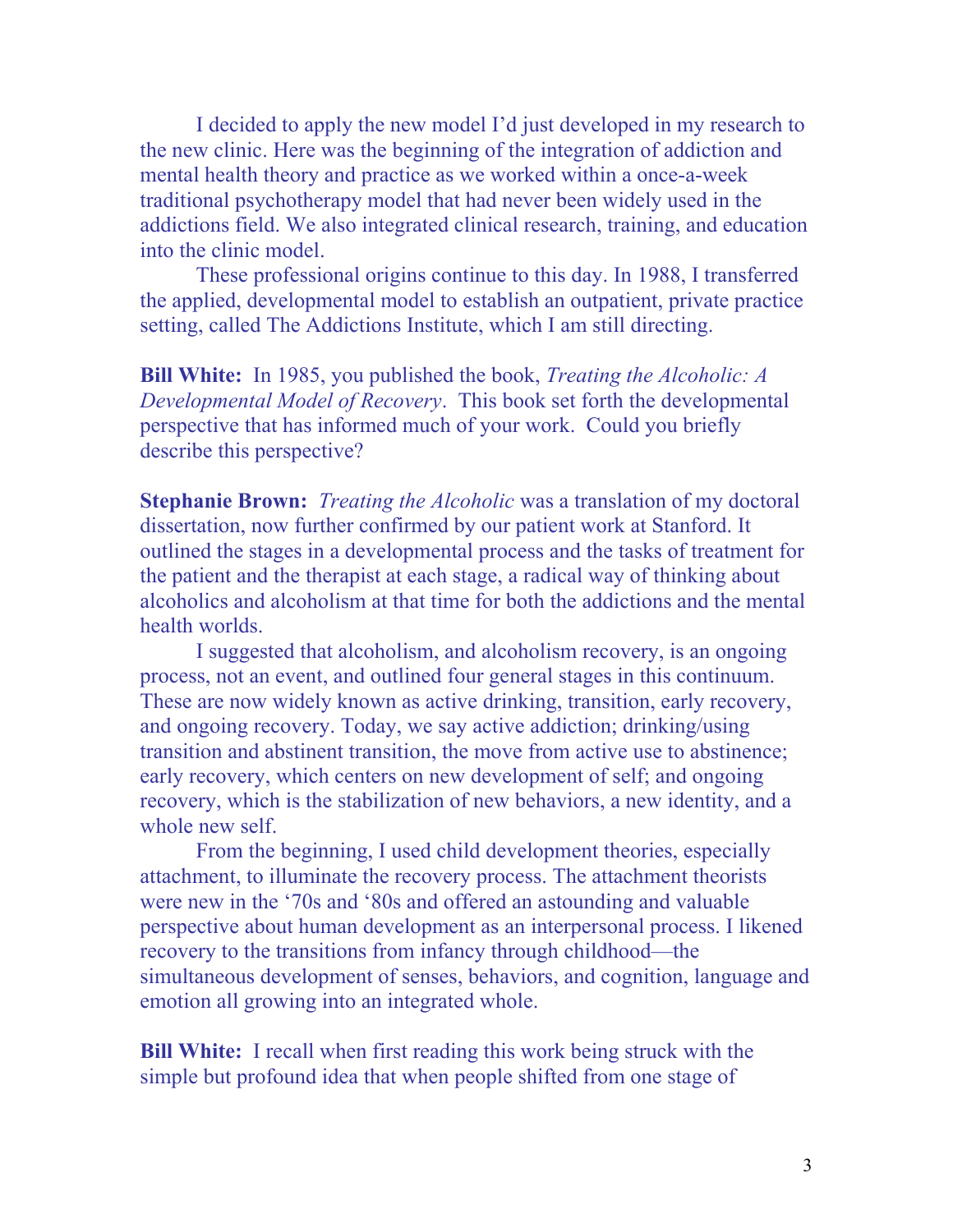recovery to the next, their needs dramatically shifted; treatment approaches need to dramatically shift in tandem with these transitions.

**Stephanie Brown:** That's right. In my view, mental health professionals at that time did not understand addiction, and in fact, were often doing more harm than good in their approach to treating alcoholics. Mental health theories worked against an understanding of the developmental process of healthy growth. Even today, many difficult experiences of recovery can be misinterpreted as "pathology" instead of a normal part of healthy recovery development.

 During active drinking and the transition to abstinence, the individual is dominated by impulsive, out-of-control behavior combined with an identity that says, "I am not an alcoholic; I have not lost control." These behavioral and cognitive dimensions combine with emotional needs to keep the person locked in active addiction. When the individual hits bottom and "surrenders," a cognitive and emotional shift occurs ("I am an alcoholic. I have lost control") that allows the person to initiate recovery by asking for and accepting help. This is an action moment of recognizing one's powerlessness and helplessness, breaking the attachment to the drug, and forming a new attachment to sobriety. That bond is represented by AA, a sponsor, and new objects such as books, pamphlets, coins, and meeting places. The dependency on alcohol is transferred, rather than stopped, so the individual often continues impulsive, out of control behavior, but directs it to new recovery objects and relationships. It's a move from an unhealthy dependence to a healthy dependence.

 Developmentally, most people are not cognitively clear enough at new abstinence to absorb much, although people will acquire and understand new basic learning—what to do, what actions to take—and recovery vocabulary. This is just like the toddler who's been getting ready to speak new words. Language facilitates mastery of behavior (which is NOT the same thing as control!) for children. Language is the great mediator for impulse in normal child development. In recovery, the potential for out-of-control behavior remains. The new language strengthens a stable base of recovery and provides distance from the dominance of impulse. It is the growth in recovery language and reduction in the dominance of impulse that moves people up a developmental ladder away from feeling like a vulnerable infant for years on end just trying to control your behavior. This is a state that many people live with for years when they don't have a recovery program white knuckle sobriety.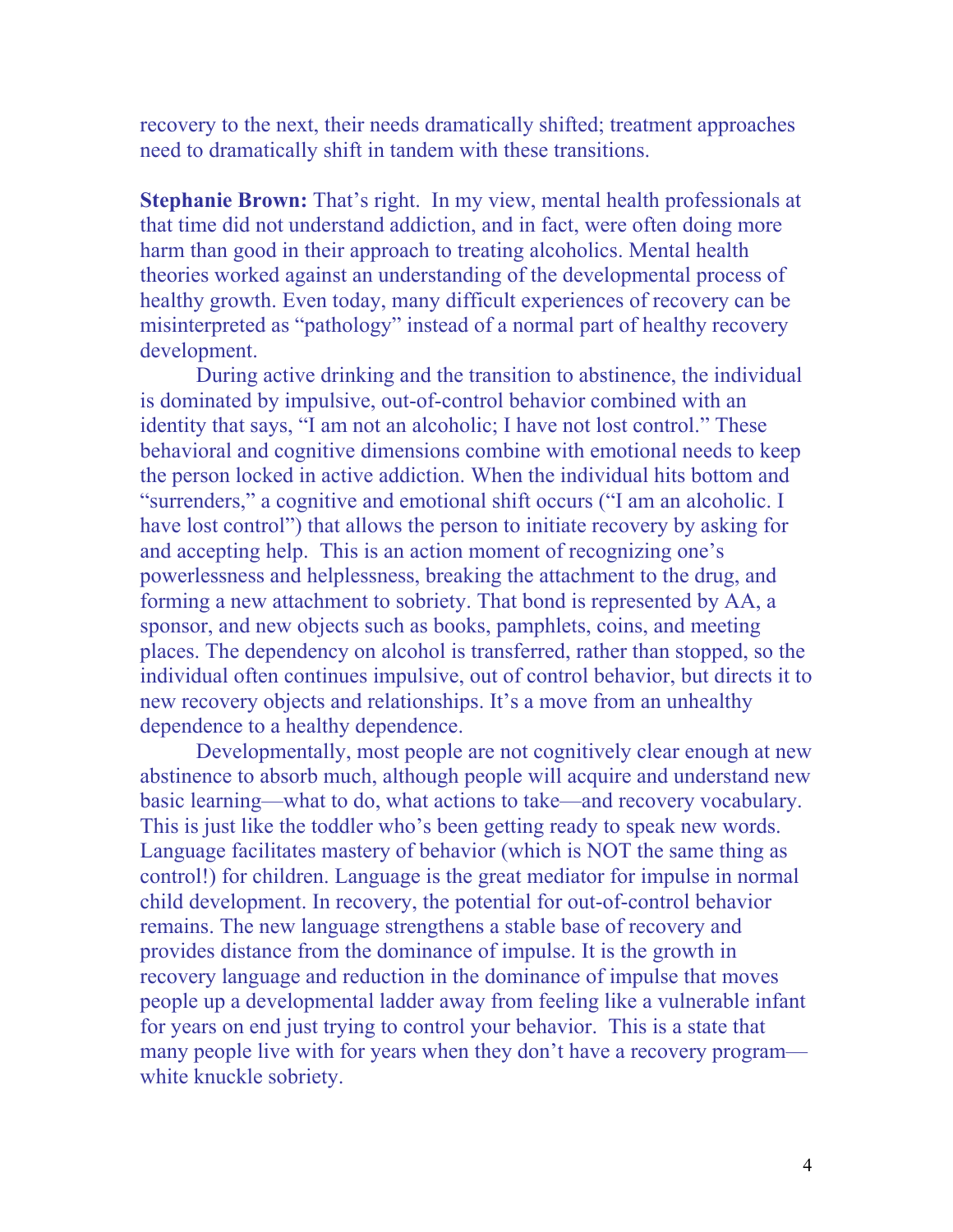Affective development varies widely. Emotion drives some people into recovery, and their feelings don't subside with abstinence and security in a recovery program. Instead, the emotions of the past—childhood trauma, the experiences of the trauma of their own loss of control—dominate initially. People are filled with intense emotional flashbacks, intrusive memories, and insomnia. At this point, they have to hang on tightly to recovery. They may need professional support to help them contain the emotions and direct their impulses to recovery actions instead of using.

 For others, lucky at this point, the affect subsides or goes underground, making possible a smoother transition to new behaviors of abstinence and the beginnings of cognitive development. These people may not feel anything, or, they're thrilled with recovery and what they're learning. At some point, often towards the end of the first year, emotion peeks through. People may have disturbing dreams, or they're suddenly aware of feelings they can't even name. They were using so long that feeling is a whole new experience.

 I call them lucky because time in recovery gives them a strong attachment, as well as new tools to deal with their emotions through the Steps and perhaps therapy. They can accept and face their emotions from a higher developmental level of recovery growth, which is incredibly helpful. The 12 Steps provide people a framework from which to experience and respond to such feelings.

 The end of active addiction involves transformation. Transformation has been more understood within the field of religion than the field of mental health, and from religion, it is understood as a conversion experience. What I was describing in my work was a type of transformation experience that involved this process of hitting bottom and reaching out for help. It was transformational in the sense that the individual's locus of power shifted from the self to something greater than self, a relationship that develops over time in recovery.

**Bill White:** Is this when the paradoxes of recovery that you have described begin?

**Stephanie Brown:** Paradox begins at the point of hitting bottom and surrendering. The acceptance of powerlessness and defeat lead to a new kind of paradoxical power. The paradox emerges with acceptance, which occurs at a deep emotional level. People accept that they are powerless. Their next steps must come on faith, which many people don't believe they have.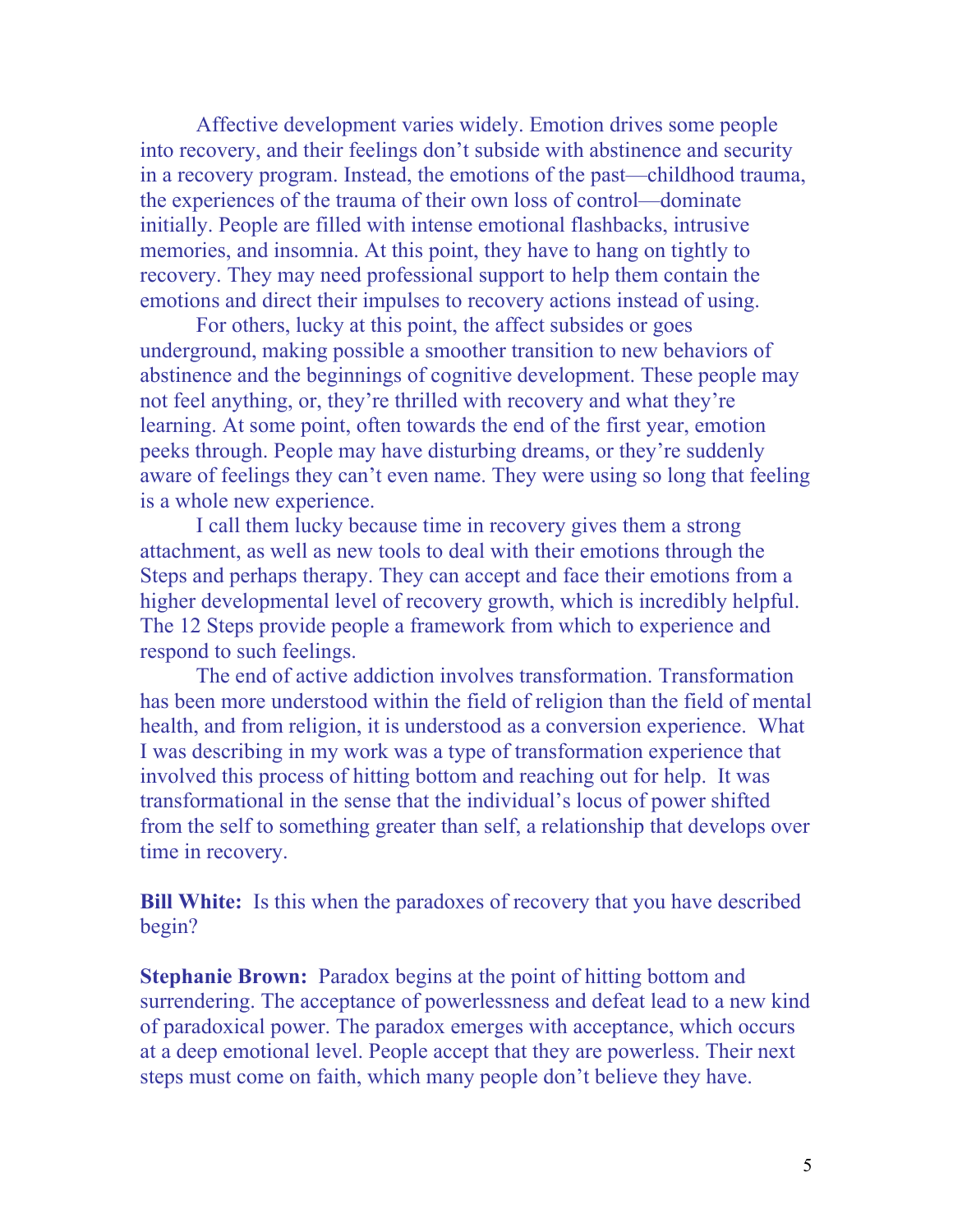People see deeply that they can't do it anymore, which makes hitting bottom such a profoundly spiritual, but not necessarily religious experience. It's about accepting one's fundamental vulnerability. That's what makes it such an infant experience because you feel utterly helpless, vulnerable, you can't do this anymore, and if you are operating under cultural or social standards of maturity, you will immediately invoke your belief that you ought to be able to fix this. What can you do to get control? The paradox comes in releasing all of your efforts to control, abandoning all your beliefs in your own power. And, in that moment of yielding and surrender, you experience release. You ask for help. This is the moment of clarity that so many people describe. You don't know the paradox yet. You live in the point of surrender, knowing or believing that you might very well die. You might evaporate; you might be annihilated, but you cannot do this yourself. And then, if you reach out for help, you have the touchstone for a new attachment. You may feel "carried" because you are not deciding in an adult sense. You are "swept up," guided by the slogans that are conveyed in concrete, toddler language. Quickly, you settle in and begin to experience a feeling of safety and relief. This is the experience we believe the infant feels in a secure attachment with a loving parent, that "I'm actually safe here." I liken the experience of sitting in a meeting in new recovery to the feeling of being rocked and held.

 Let me illustrate with a story. In 1991, I was invited to Poland to teach at the time the Soviet empire was collapsing. It was an amazing time to teach about children of alcoholics and of being held captive by addiction. Many of these professional addiction counselors had also been held captive to other political powers, and some remembered painfully the trauma of growing up in concentration camps. It was an intense experience of emotional connection between us with great sorrow for the traumas of addiction and war rising to the surface.

 They dedicated a Catholic mass to us (my husband, daughter, and me) and throughout the service, I could hear our names sung out in the context of the Polish language. The feeling of safety and security was profound.

 Next, they dedicated a combined AA – Al-Anon meeting—still fairly new in Poland—to us. Eighty people in the room from both programs said their names in an almost musical overture. "I am Jarek, alcoholico" said one person after another, or "I am Maria, Al-Anon." Once again, it could have been a lullaby as I felt rocked by the Polish language and the music of the words. I felt very, very young—pre-language—throughout that meeting and the 18 days in Poland. I think one can feel more vulnerable and young when you don't speak the language.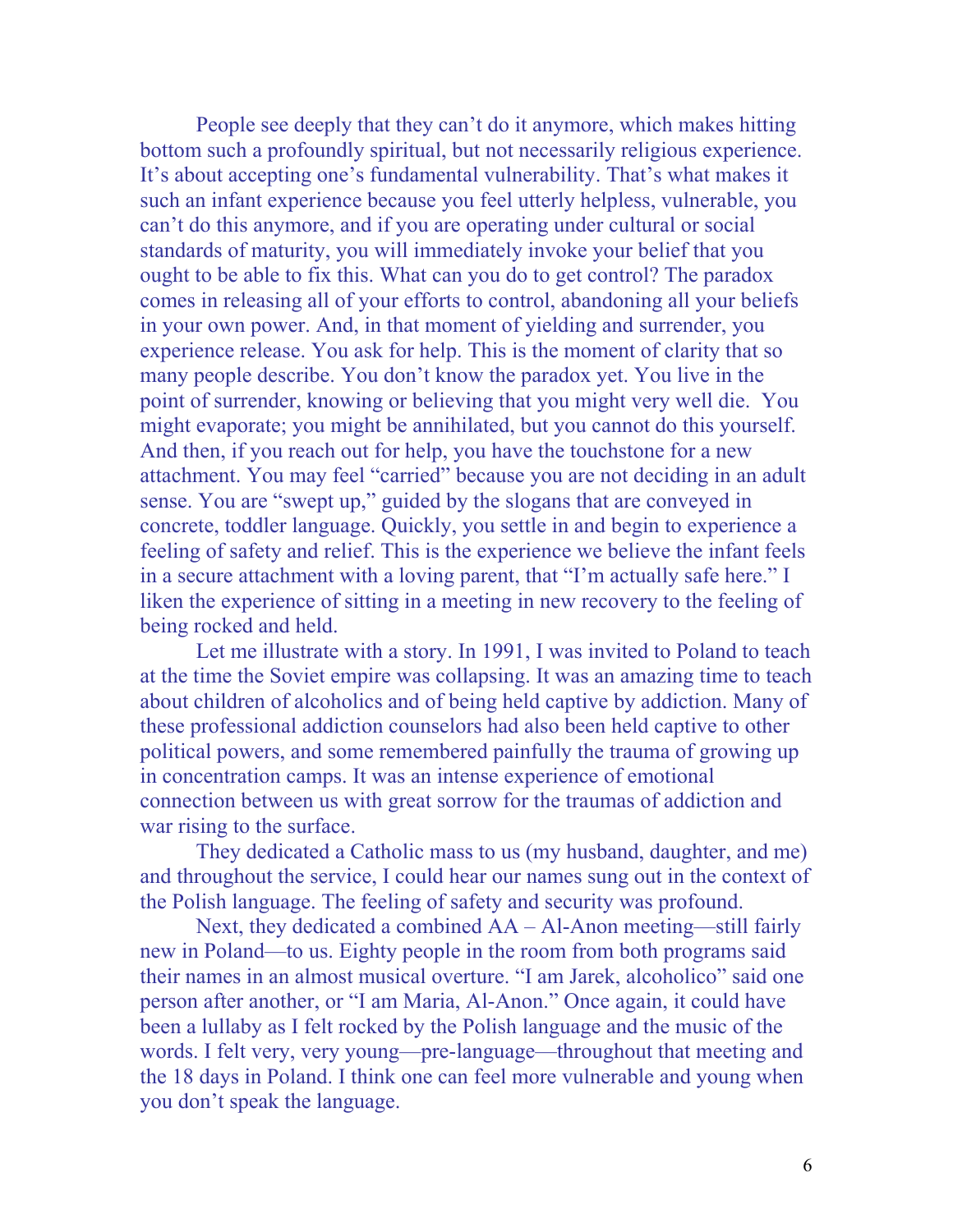One of our hosts was my interpreter, who stood side by side with me throughout the trainings. I would speak in English, looking out at the faces looking back and listening to me and then she would interpret in Polish. As her Polish words streamed out, faces smiled in recognition and identification or people began to cry. They were especially moved by their own comparisons of the trauma of helplessness children of alcoholics live with and their imprisonment (or their families') in concentration camps. They had also lived under a totalitarian regime for decades, giving them yet another experience of vulnerability and helplessness. People cried and cried. Their identification and response to my words focused on their own recovery experiences as individuals, families, and as a country.

 We left Warsaw and traveled with our male host Wiktor, to Czestochowa, where Pope John Paul was coming for a young people's conference. Suddenly joining two million people in a spiritual procession, we jammed together with the millions, all facing a huge screen. Wiktor suddenly saw his friend Antony. As he heard my name and we shook hands, he reached out to hug me. "Thank you. Thank you. I've been walking for three days on a pilgrimage from Warsaw to see the Pope, and I have been reading your book," which had been translated into Polish. "I am studying the transition from alcohol to surrender and spirituality." Antony told me he'd been a founder of Overeaters Anonymous in Poland. This was one of the most emotional and meaningful moments of my life.

**Bill White:** Speaking of impact, you wrote a book called *A Place Called Self: Women, Sobriety and Radical Transformation that has deeply touched* many people. Could you share some of what you infused into that book?

**Stephanie Brown:** At the time I wrote *A Place Called Self*, I was deepening my understanding of paradox. Hazelden asked me to explore some of these paradoxes from the perspective of recovering women, although much of what I eventually wrote also applies to men. I reviewed the stages of development and reviewed the significance of surrender—of hitting bottom, of powerlessness. Then I addressed the question, "How can women accept their powerlessness when the culture is pushing them to claim their power?" Throughout the '80s and '90s, I found that a very thorny issue for women in recovery. I believe that's where the paradox comes in: that women, just like men, come to understand their fundamental humanity in the powerlessness, in the realization that we are all ultimately dependent—we find the power in powerlessness. We are not self-sufficient. We cannot go it alone. The dependence is the very beginning of that discovery and comes in reaching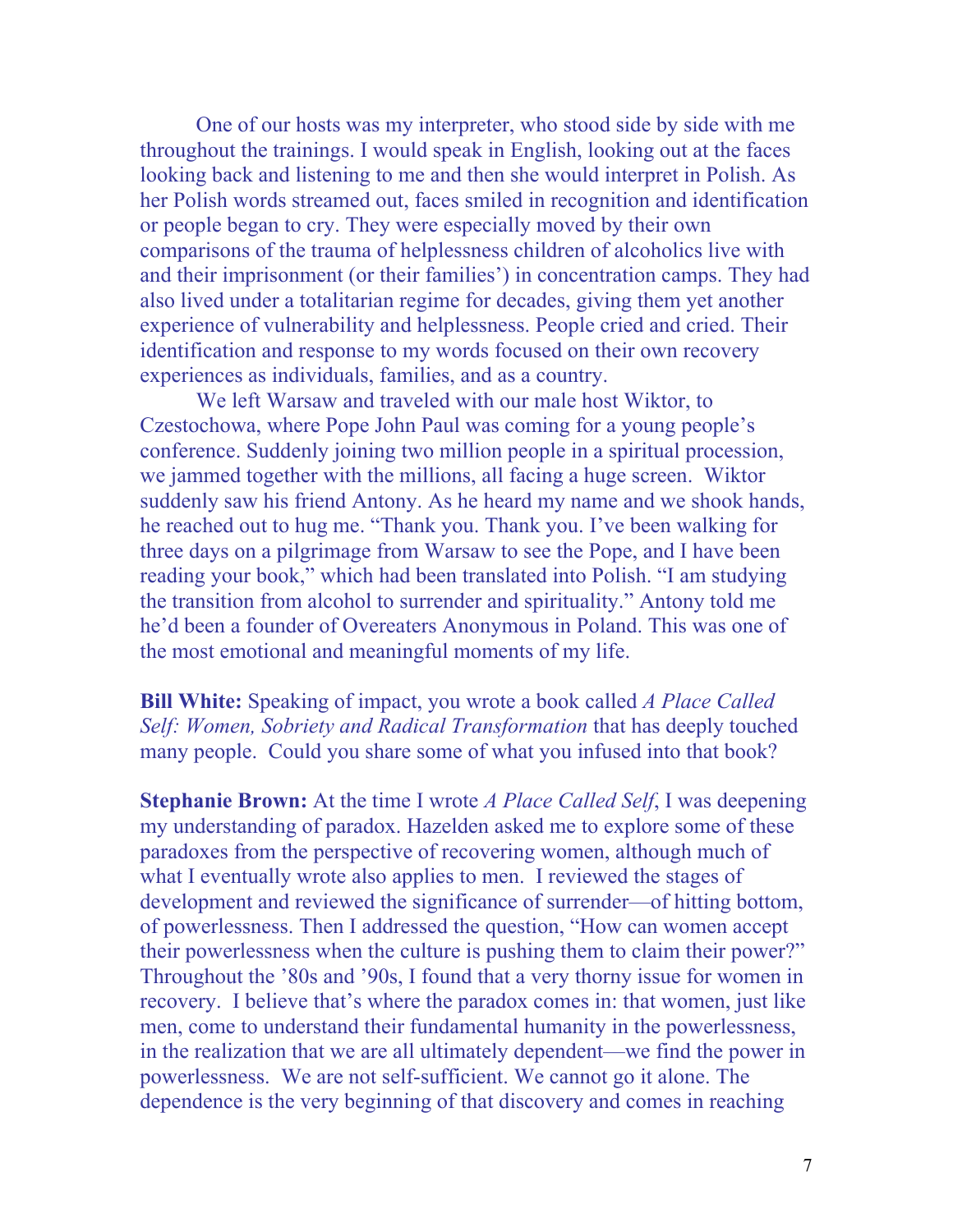out, acknowledging our powerlessness, and coming to believe in and connect with something greater than ourselves.

 The initial dependency is the transfer of dependence from the drug to people within AA or other recovery support meetings, which then expands as the individual grows developmentally. That attachment becomes a belief in a Higher Power, which each individual defines. You externalize your dependence – you place it outside yourself in the books, meetings, or people of AA and recovery. Paradoxically, you will come to believe in a power greater than yourself, which you define, and in accepting your powerlessness, you experience a new kind of power.

 The second paradox I defined was the wholeness of a divided self: accepting internal conflict. This is really vital to understanding the integration of mental health models with addiction and a 12-Step recovery developmental process. Some mental health theories, particularly psychodynamic, psychoanalytic, and developmental perspectives, see conflict as part of the human condition, which is also a theme in religion and philosophy. But some people in mental health treatments and some who are new to recovery stand by the notion that you shouldn't experience conflict that conflict means you're not doing something right. This has been difficult for me through all the years of my own recovery: to hear people suggest that if you're not feeling good in recovery, you must be doing something wrong. This view is detrimental to people who come face to face with all kinds of emotion, pain, and conflict as a result of recovery. This pain is progress. At times, you're going to feel worse as you open up to feelings and memories and make sense of your life. You're likely to experience inner conflict as you work the steps. Conflict is part of human nature and of being human. So, the paradox of the "wholeness of a divided self" is in accepting conflicting parts of ourselves—even a war inside—as "normal" and ongoing as part of a healthy life. Many people stay active in 12–Step life because it is so rich in opening up the paradoxes and the conflicts that we all experience but usually try to deny or think we should deny or fix.

 The third paradox is independence built on dependence—becoming separate through connection. Most people believe you shouldn't be dependent—especially in American culture—that dependency is such a bad thing. It means you're weak. But dependency is part of being human. We are all dependent. We can't go it alone. There is healthy dependence and unhealthy dependence. Addiction is an unhealthy dependence, but in recovery, people grow into healthy dependencies by becoming attached to AA and the people in AA. You have a new experience of growing up. First, you are dependent. Then you grow into separation and independence and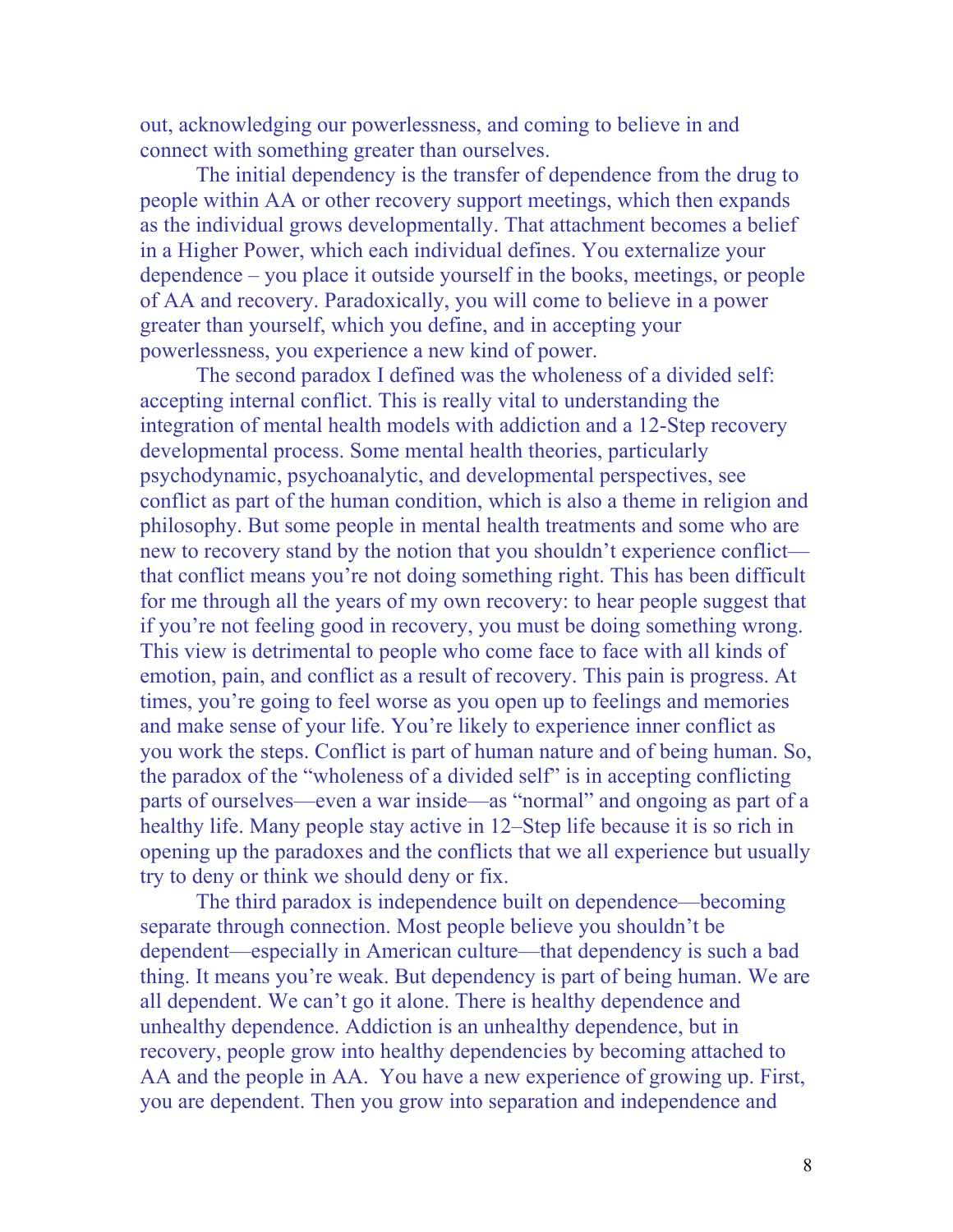autonomy as a result of having had a healthy dependence. Nobody gets to independence without that experience of healthy dependence. The 12 Steps are all about acknowledging dependence and growing into a healthy relationship with it.

 The final paradox is standing alone with the help of others, which is connected to the last one but is more specific. We are all alone in essence come in and go out absolutely alone. We can accept that state of total aloneness by virtue of the attachments we form and by standing alone with the help of others, which is the healthy dependency that is the essence of the AA model. AA is an apprentice model of learning. Psychotherapy is hierarchical. The therapist is a professional authority with specialized expertise. In the AA model, the person from whom you seek guidance is an authority through personal experience and what that individual learned from others who had also experienced addiction and recovery. Knowledge is passed on from one person to another. Each person has had the experience of being in the dependent position and then almost immediately becomes one who passes it on. You are always the dependent person in relation to another, and you are also the person who is helping, the one who passes on to another. It creates a paradoxical equality. This paradox and the model of apprentice learning may be unique to the 12 Steps.

**Bill White:** After you left Stanford in 1987, you assumed the position of Director of Family Research at Merritt Peralta Institute in Oakland. Could you describe your work during this period?

**Stephanie Brown:** Merritt Peralta, now Summit, was a "granddaddy" residential treatment center that had been around a long time. I had asked the question in my dissertation, "What happens to the individual who stops drinking?" and I had followed that in the 1980s with "Who are the children of alcoholics and what is the process of recovery for them?" My next research question was "What happens to families when an adult partner, male or female and maybe also a parent, stops drinking?"

 I brought that research question to M.P.I. as their Director of Family Research, a new position to reflect a new idea. Like the field as a whole, they had little programming for families. It was a challenge because nobody in the addictions field had any understanding of how to integrate a focus on family with the always dominant central focus on the addicted person. Everything was organized around the addict, the alcoholic, with family members viewed as secondary.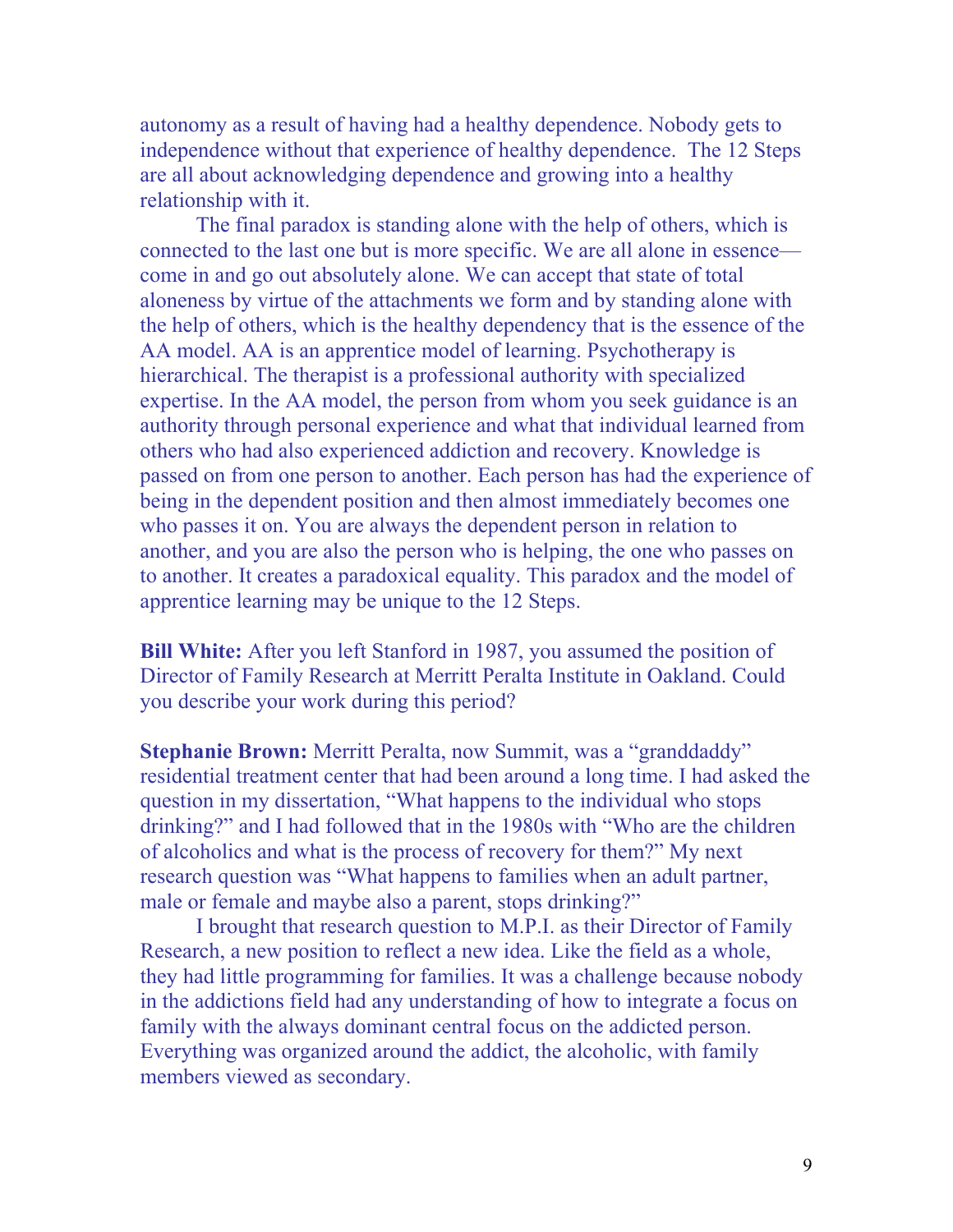I began to look at family recovery from a family systems organizing perspective and asked the question: What happens to the family as a system during active addiction and recovery? I stayed at M.P.I. long enough to formulate the questions, but left to start the Addictions Institute, where I could begin to answer them. The Addictions Institute allowed me to integrate my academic and clinical interests through a private practice model. Psychologists, social workers, and marriage and family therapists joined with me to work in the psychotherapy framework with alcoholics, addicts and their families. Following the same model I built at Stanford, we saw individuals, couples, and families, including adult children of alcoholics, within this family-informed model. Whoever calls for help is the identified patient. The Addictions Institute continues to this day, with the same focus and the integration of the best of addiction theory and practice and with the best of mental health, working with people at all stages of recovery, new and established.

 In 1990, I joined Dr. Virginia Lewis at the Mental Research Institute in Palo Alto to design and complete the formal Family Recovery Research Project. We spent ten years studying the process of recovery for the family and the individuals within, publishing two books and a curriculum for families. It was a powerful, gratifying experience to work so closely with couples and families who were as young as 79 days in recovery and as old as 18 years. My belief in the stages and complexity of the recovery process were validated and reinforced.

**Bill White:** About ten years earlier, you were involved in the early Adult Children of Alcoholics (ACOA) movement and offered guidance to that movement as it unfolded and was birthed. How do you look back on that movement today?

**Stephanie Brown:** With great warmth and affection. We came together as a group of individuals who had all begun to focus our professional work on the needs of children of alcoholics or adult children of alcoholics. We became NACoA, the National Association for Children of Alcoholics. There were initially about 15 of us, all professionals, and all, or most, selfidentified adult children. It was a personal "coming home" for those of us who needed this movement ourselves, so we formed a strong bond. I believe we were all responding to our own emotional children of alcoholic selves in desperate need to "make real" and to name the truths of our lives—the reality of growing up with alcoholic/addicted parents.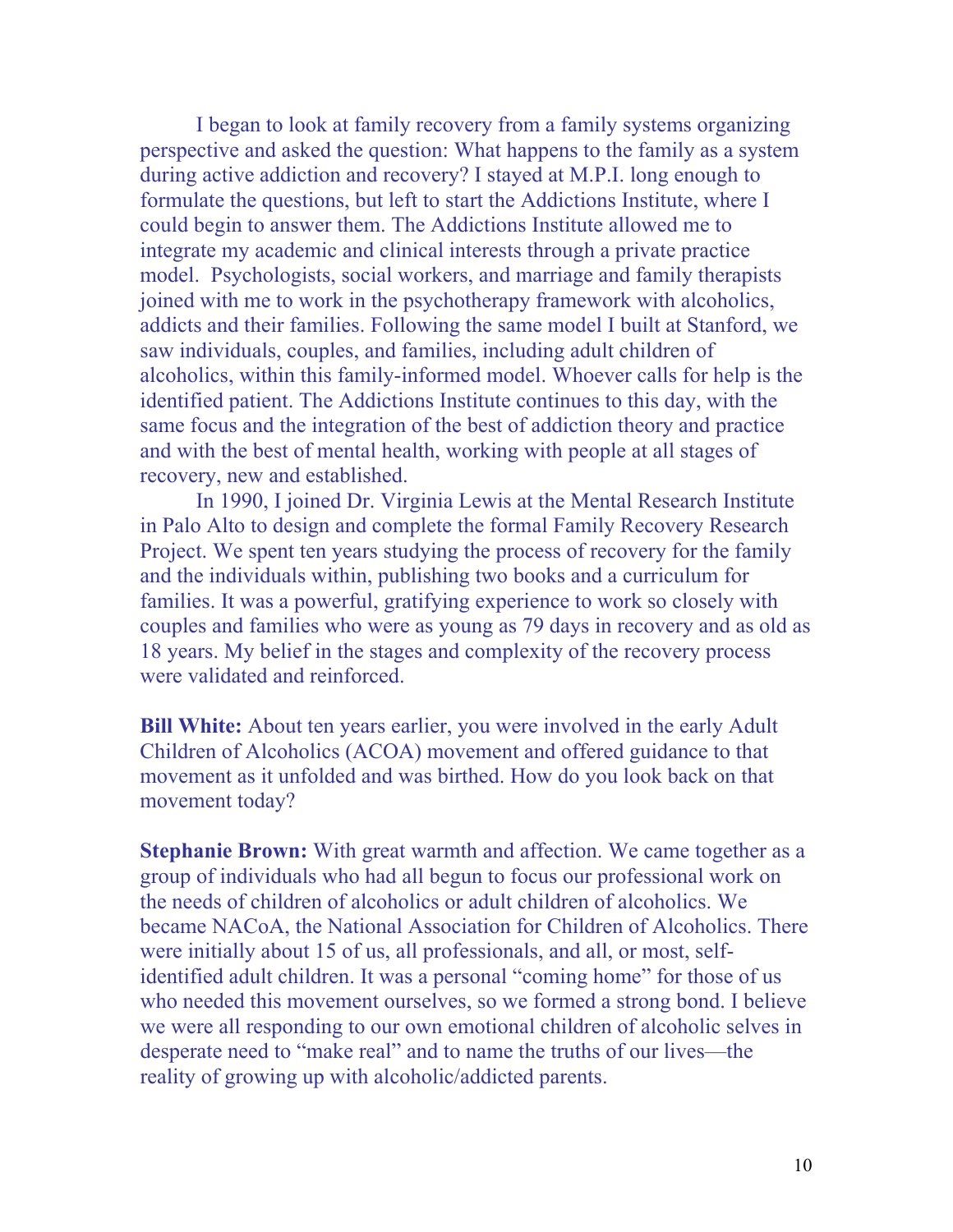We began writing about what we had seen clinically, in our professional roles, and for some, in our personal lives. The founding of this movement, I believe, was a combination of profound emotional need, which I call a "coming home," with our professional experiences, abilities, and credentials to tell the story to a wider group. Symbolically, the kids came together to form a family in which we were going to tell the truth about what is real. What we did carried over to the culture as a massive social movement.

 This movement and the organization and work of NACoA were criticized by almost every professional domain. The alcohol and drug addiction treatment world was scared of it, I think, overwhelmed by the emotion the idea "children and adult children of alcoholics" was eliciting from the culture. The professions of mental health and psychology were critical of this grassroots movement as it was forming. Even though we were all well-trained professionals, we were most criticized within the mental health field, which, I believe, couldn't understand what we were saying and doing. The social movement lasted a good ten years, and then its major themes were picked up by academic research, which, in the next decade of the '90s, validated our original findings.

 The social movement quieted, as social movements do, waiting until their "cause" is integrated and institutionalized in the culture or forgotten. Fortunately, this social movement has survived and is now well-integrated in mental health and addiction. Twelve-step groups sprang up like wildfire in the beginning, but most disbanded as the wave passed. They are forming again.

**Bill White:** What do you think are some of the most important contributions of that movement through its ten-year surge and aftermath?

**Stephanie Brown:** Most important was the naming of reality, the power of the label—children of alcoholics, adult children of alcoholics—because that label identifies parental alcoholism as a key source of a child or adult's development. It says that living with parental addiction will have an influence. The label was uniquely interpersonal when mental health and addiction theory and practice had been limited to a focus on the individual. America is still a nation where the individual is all powerful. The COA and ACOA movement highlighted the interpersonal nature of individual development and the difficulties adults brought from their childhood into their adult experience. The movement forged new theories of development to understand and explain the impact on children and adults of growing up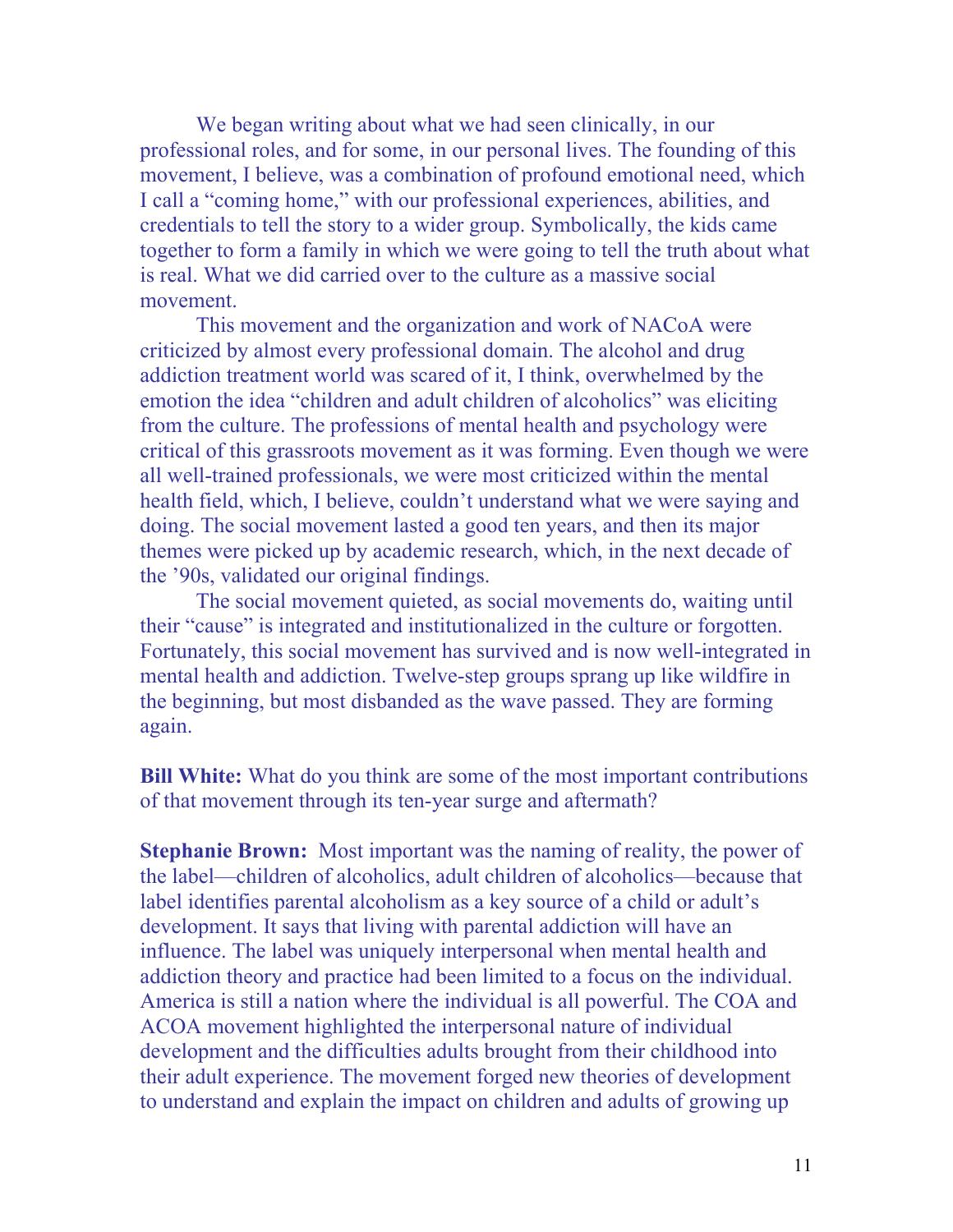within the context of addicted parents. It also provided a clear link to the emerging broader mental health field of trauma. Twenty-five years later, all of these contributions are part of theory and practice in both mental health and addiction.

**Bill White:** Do you see any signs of resurgence of this movement?

**Stephanie Brown:** I do see it and am relieved and grateful. As I noted, research in the '90s validated what we had described in the '80s. Today, there is an established research base to support the return of this movement in a much quieter form. Back then, we were emotionally intense; today, we are thoughtful and mature, or more so. The re-emerging movement today has more wisdom, but even more importantly, it has the scaffolding and the bones. There's a structure now, coming from the wide acceptance of the idea "ACOA" and the label.

 When we first said it, we knew it was true to our experiences. It was a new idea based on our experiential truth, which was rejected by many in positions of authority. This rejection was exactly what children of alcoholics had grown up with. You didn't dare speak about it or you would really be rejected, criticized, or punished. But now, it's accepted. You can say "I'm an ACOA," and people will nod. Or people will seek therapy, identifying themselves as "ACOA," and expect to receive help from a professional who knows what that means. Plus, a Big Book for ACOAs was published, and 12-step groups for ACOA are starting up again, as I mentioned earlier.

**Bill White:** In 1999, you published a book with Virginia Lewis that virtually transformed my own understanding about family recovery from alcoholism. Could you share with our readers how the book came to be written and some of its major conclusions?

**Stephanie Brown:** The book came at the end of a ten-year research project that Virginia and I undertook in 1990 to study the process of recovery for the family. I had always wanted to know what happens to the whole family when the drinking of one or both parents stops. We asked the same main question I had asked previously: is the process of recovery for the family similar to the process for the individual, and do the stages of active addiction and recovery I identified for the individual hold true for the family? We discovered pretty quickly that these stages do hold true and that they are a good guideline for understanding what happens with recovery growth following abstinence.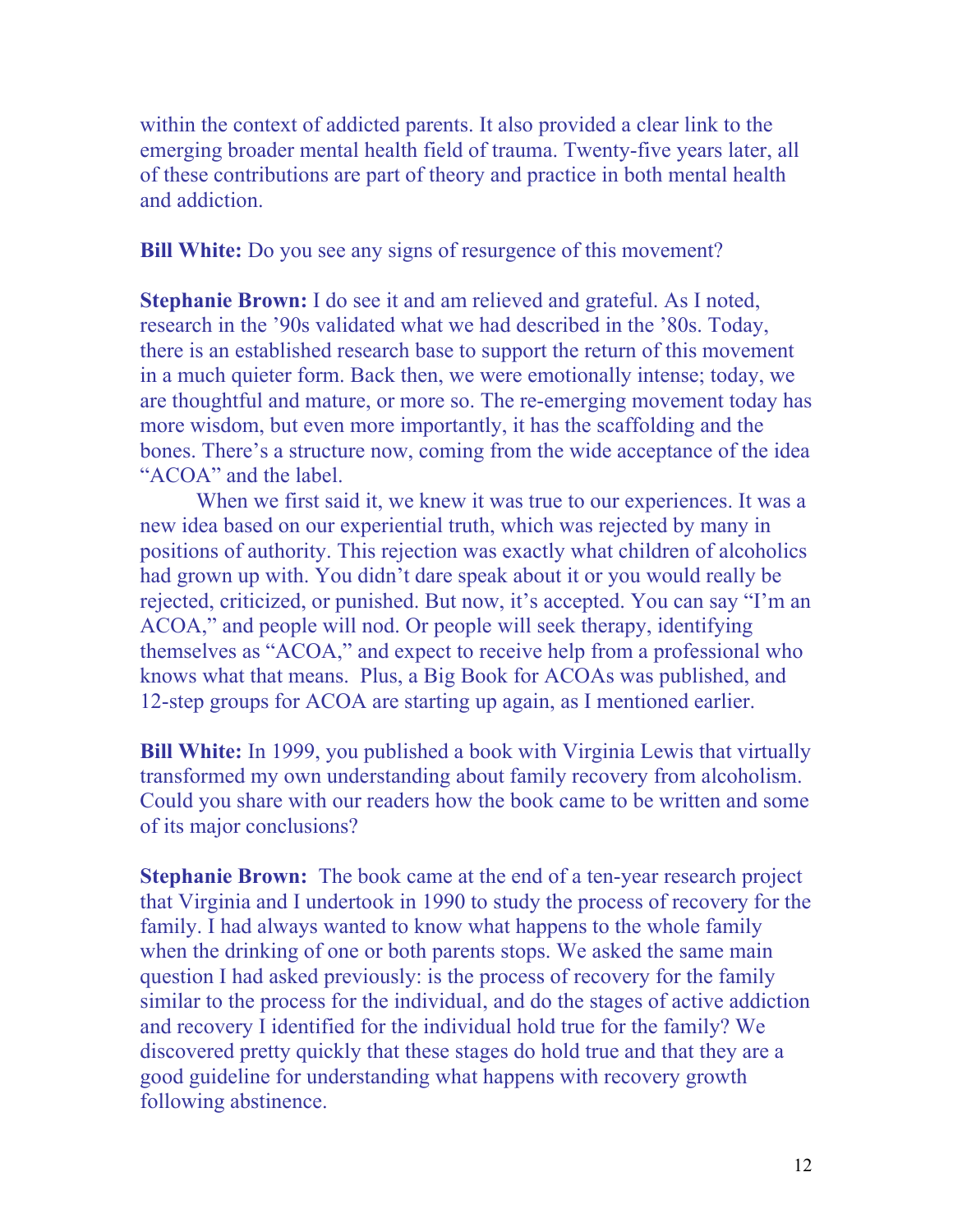We realized we needed a different kind of model to understand the processes involved for the family. So, we developed a matrix in addition to the linear, sequential stage model. Through the matrix, we included domains of experience along with the stages of family change in the academic book that was published in January, 1999. The domains of experience allowed us to look at the environment and family system in addition to individual experience. The environment includes the context and atmosphere of family life in which we all live every day, but rarely think about or acknowledge. We looked at the atmosphere, the mood, the tone, the feeling, the emotional experience of living within the addicted family as it transitioned into recovery and beyond. We quickly identified trauma as an organizing theme for the change process.

**Bill White:** Yes, you used the phrase "trauma of recovery" that just stunned me when I first read it.

**Stephanie Brown:** By 1994/95, we were well into analyzing family data and clearly saw that the experience of trauma, so starkly evident during active addiction, continues in the beginnings of recovery. Most people expect that when the drinking stops, everything is going to be fine, and it isn't. It isn't for the individual, and it definitely isn't for the family. New kinds of problems actually emerge with recovery, totally unexpected because no one knows what to expect with abstinence, and the family members do not know how to operate without the drinking.

 The family system in active addiction achieves homeostasis by adapting to the pathology of addiction. The family system works during active addiction to maintain the status quo, but when you enter active recovery, those mechanisms no longer work. And, there are no family system mechanisms yet developed to support healthy living or healthy relationships. That leaves the family in the beginnings of recovery without structure to nurture and support the health of family members or the family as a whole. There's a vacuum in the system, which often creates more trauma—new trauma—which we labeled the "trauma of recovery." Clearly, this vacuum is a time when the family needs much greater external support to help "hold" them in their new recovery process. The transition from exiting formal treatment to achieving stable family functioning is still a huge vacuum for many families.

 We found, sadly, shockingly, that children are often more traumatized in the beginnings of recovery than they were during active addiction. The traumas of new recovery often involve abandonment by both parents as the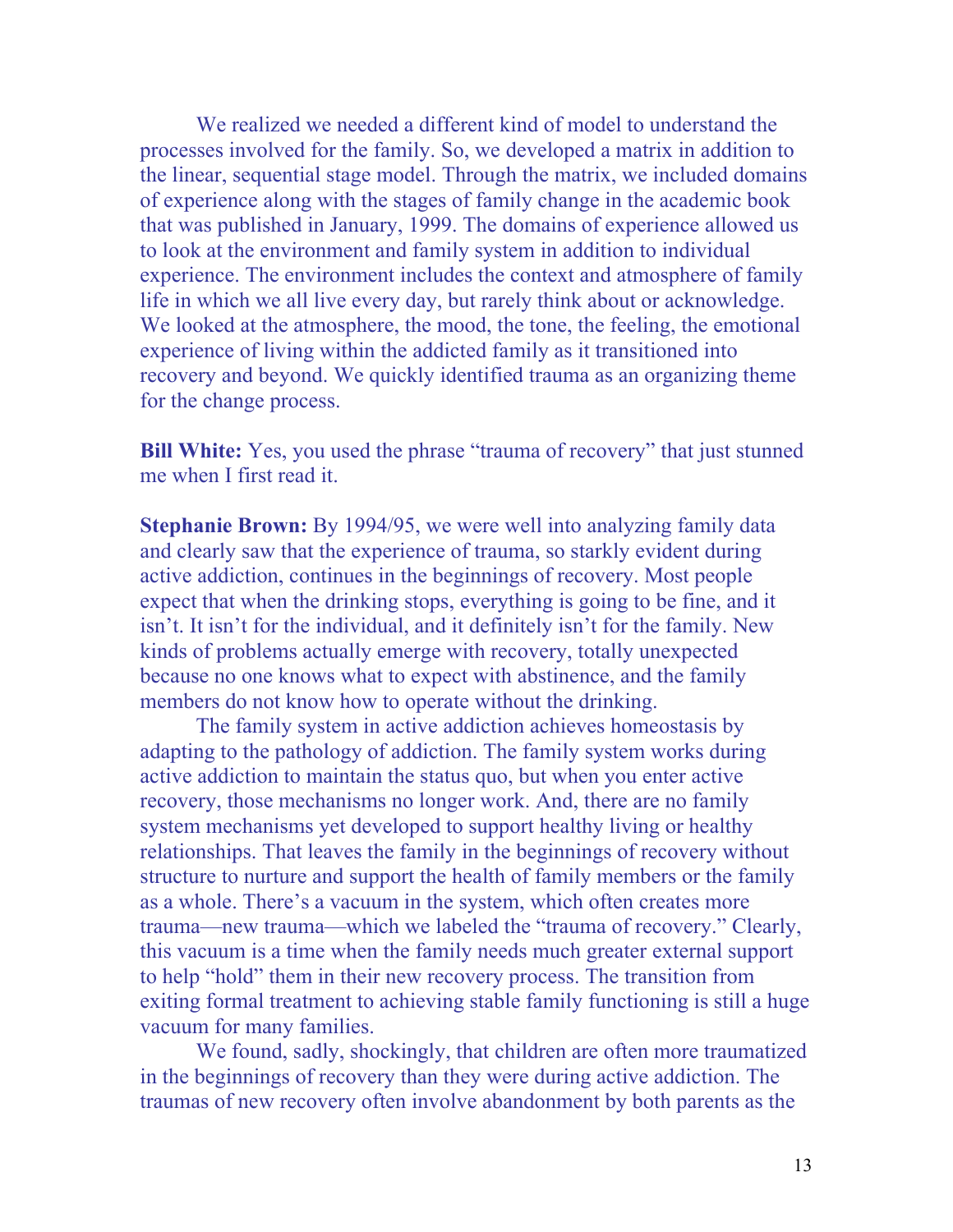parents are told to focus on their own recoveries. It used to be, in the '80s and '90s, that both parents might be instructed to go to meetings to focus on their own recoveries, and, in essence, not to worry about their children, which is a huge problem. We're seeing corrections in that model as parenting and the importance of continuing, or starting, a new focus on your children is now a part of treatment programs. Our research families—the adults and many of their children—told us that the children felt initially abandoned and lost with recovery for their parents. They didn't understand what was happening, and many were frightened. They knew their parents were supposed to be doing something that was healthy and good for the parents, but many kids were left to fend for themselves. One young adult told us he felt guilty having needs as an 11-year-old with newly recovering parents because they were working so hard to be sober, and he didn't want to be a burden to them.

 Continuing our summary of the research design, we explored the environment, the family system, and individual development as three domains of experience. To assess changes in these over time, we did a threehour live, videotaped interview with families, and a number of paper-pencil tests of family system function. We analyzed the interviews word-by-word to determine the stages, key issues, and themes that occur for the family and family members in recovery. We also tracked developmental process in each domain. The data and the books describe what is "normal" in family recovery and how to assess family movement, process, and points in each domain where a family or individual can get stuck.

**Bill White:** You've proposed that the roles, rules, rituals, and other homeostatic mechanisms that allow the addicted family to function must collapse and be replaced in the recovery process, and you've recently talked about the need for what you call scaffolding that can support the rise of a new family process. What happens if families don't have that kind of scaffolding?

**Stephanie Brown:** Most families in recovery have not had that scaffolding, which means external structures of support. In the early days, family members were viewed as "support people" for the addicted person, an extension of "codependent" family dynamics. In essence, they were expected to become the "scaffolding" for the newly recovering addicted person. It's only recently been recognized that family members need their own separate recoveries as individuals, and that they must "detach" from their unhealthy involvement with the addicted person. This is of course what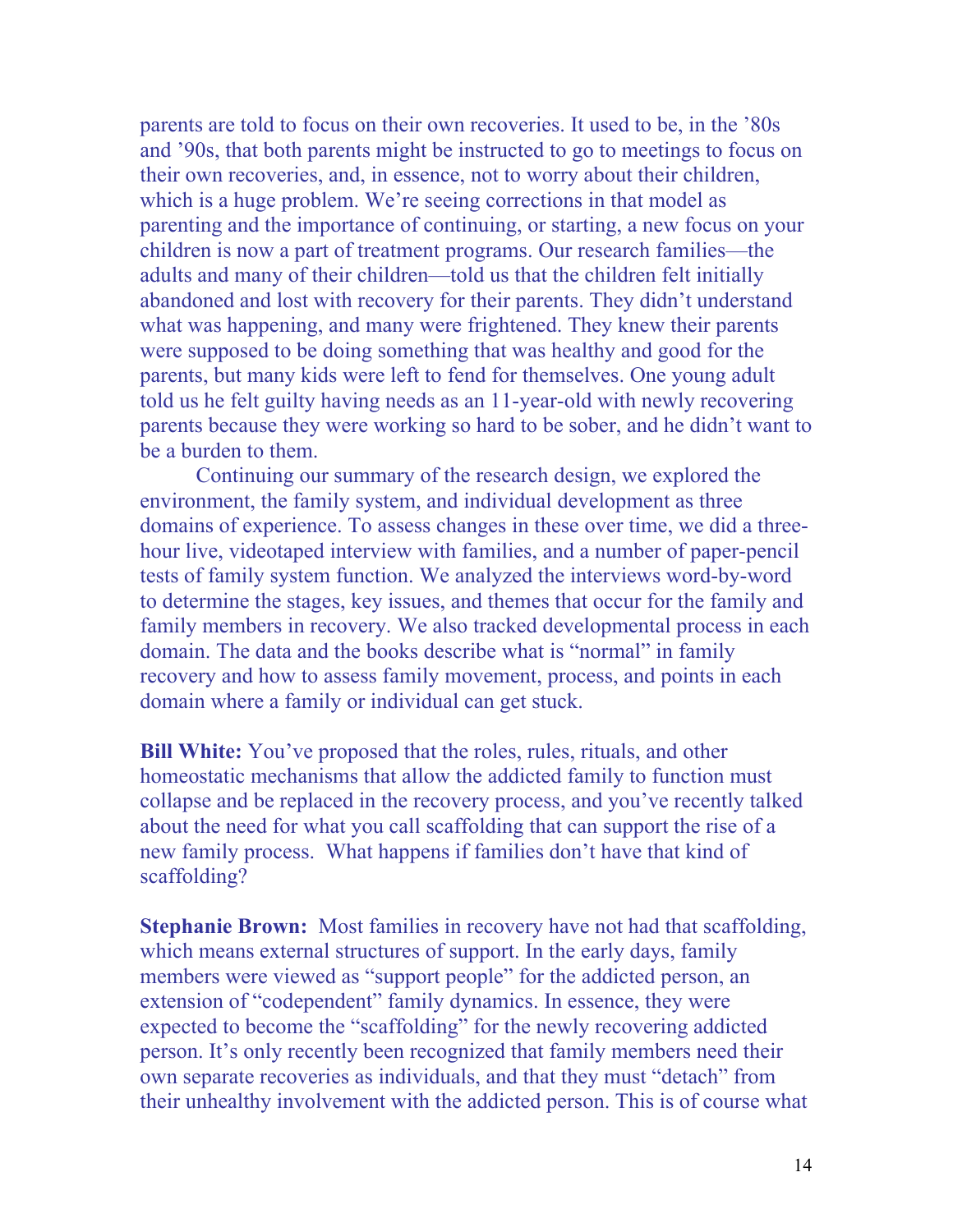Al-Anon teaches. But this is tricky to understand. It's easy to think that family members are not supposed to care about others in the family. It's another paradox: family members can be supportive of others' recovery as long as they have their own, and that their own individual recovery comes first. What needed to change was the expectation that family members would continue to abdicate their own needs, as they had done during the active addiction, to watch out for the needs of the recovering addict.

 Families who participated in "family programs" during the '80s and '90s were provided some degree of "scaffolding" during the course of that treatment, but not much because they were not the "identified patient." As many told us in the research, they felt important before the addicted person entered treatment, and unseen as soon as the addicted person was in treatment. Structural supports, including education, recovery planning, and support people, were only available to the addicted person post-treatment.

 There were some pioneer programs, such as the children of alcoholics services provided at the Betty Ford Center in Palm Springs and a few family programs that provided education and support for family members' recovery. But there is a vacuum in understanding the need for continuing focus and services to address the primary needs of all family members in transition and early recovery.

 The 12-step programs of AA, NA, and Al-Anon have always provided the "scaffolding" of individual support. These programs help people tolerate and survive the vacuum in the family system that occurs when the pathology of the addiction-organized family system collapses with the onset of recovery.

**Bill White:** It poses the question of what the ideal scaffolding would be like that could support recovery.

**Stephanie Brown:** I think we understand much better today that the family encounters a vacuum on entering recovery with or without formal treatment or outpatient therapy. This vacuum within the family, and the same kind of vacuum in the community—the neighborhood, town, city, work, school, and social environments—is a significant problem. Current treatment ideas and formats could be extended into something quite wonderful. The treatment center could expand its focus to include the care of families and extend their responsibility beyond what is now included in treatment into a process of sustained continuing care for the families they serve. As people leave treatment, there would be a much stronger "hand-off" to professional and peer-based supports, including alumni groups and mutual aid groups. The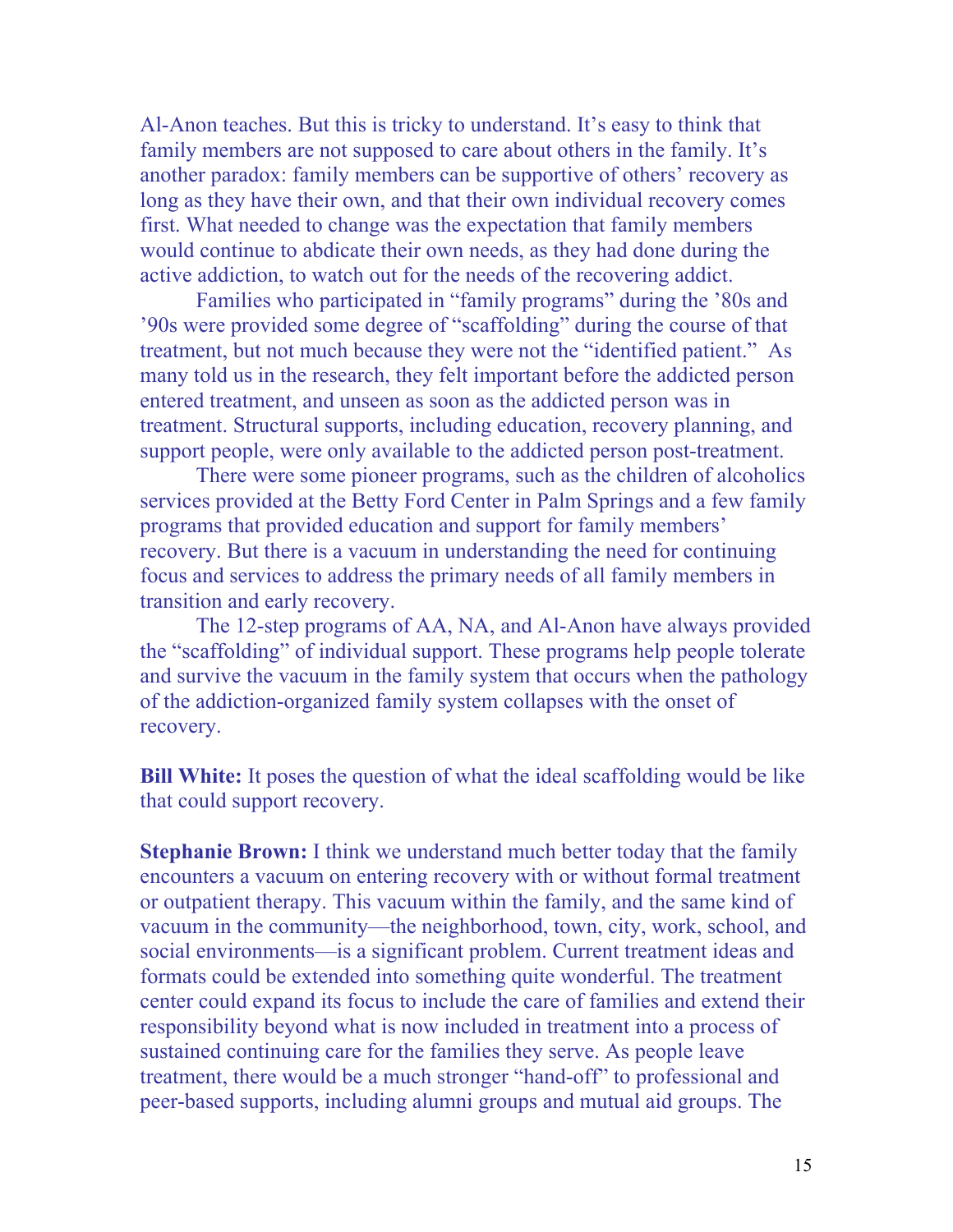idea of a recovery coach is growing now, which I think will be a tremendous help to individuals and families. The notion of a recovery coach emphasizes the necessity for continuing care and reduces the "dropping off the cliff" experience that has previously characterized family experience. I hope treatment centers will become more active in support of their patients in the months and years following the first treatment experience.

**Bill White:** You see part of that support coming from the treatment center, but a great deal of that support also coming from the larger community itself.

**Stephanie Brown:** I would like to be able to see family support resources developed in the larger community by treatment centers, and I think this could begin by mobilizing their alumni as a family-focused recovery support resource.

**Bill White:** There's been a recent rise of new grassroots recovery community organizations and recovery community centers. Might these be a source for long-term family support?

**Stephanie Brown:** Yes. What is necessary is a "holding" environment for the family—one that is active rather than passive—a support network for people post-treatment and for people who haven't been in treatment. The recovery community is beginning to organize supports for individuals and families beyond 12-step meetings that can support recovery as part of broader life in the community.

**Bill White:** From your studies, Stephanie, how long does that support need to be provided to families?

**Stephanie Brown:** I would say a minimum of a year. What I envision is the apprentice model we discussed earlier—that people who use the supports will pass on their experience to new comers leaving treatment centers, on referral from a therapy experience, or simply entering recovery on their own. It's probably the case that most people who find recovery have not been in formal treatment programs or even any kind of therapy. Thus we need to conceive of "community supports" as a loosely organized network separate from any one treatment center or person. Ultimately, community supports could be part of community medical centers or other kinds of local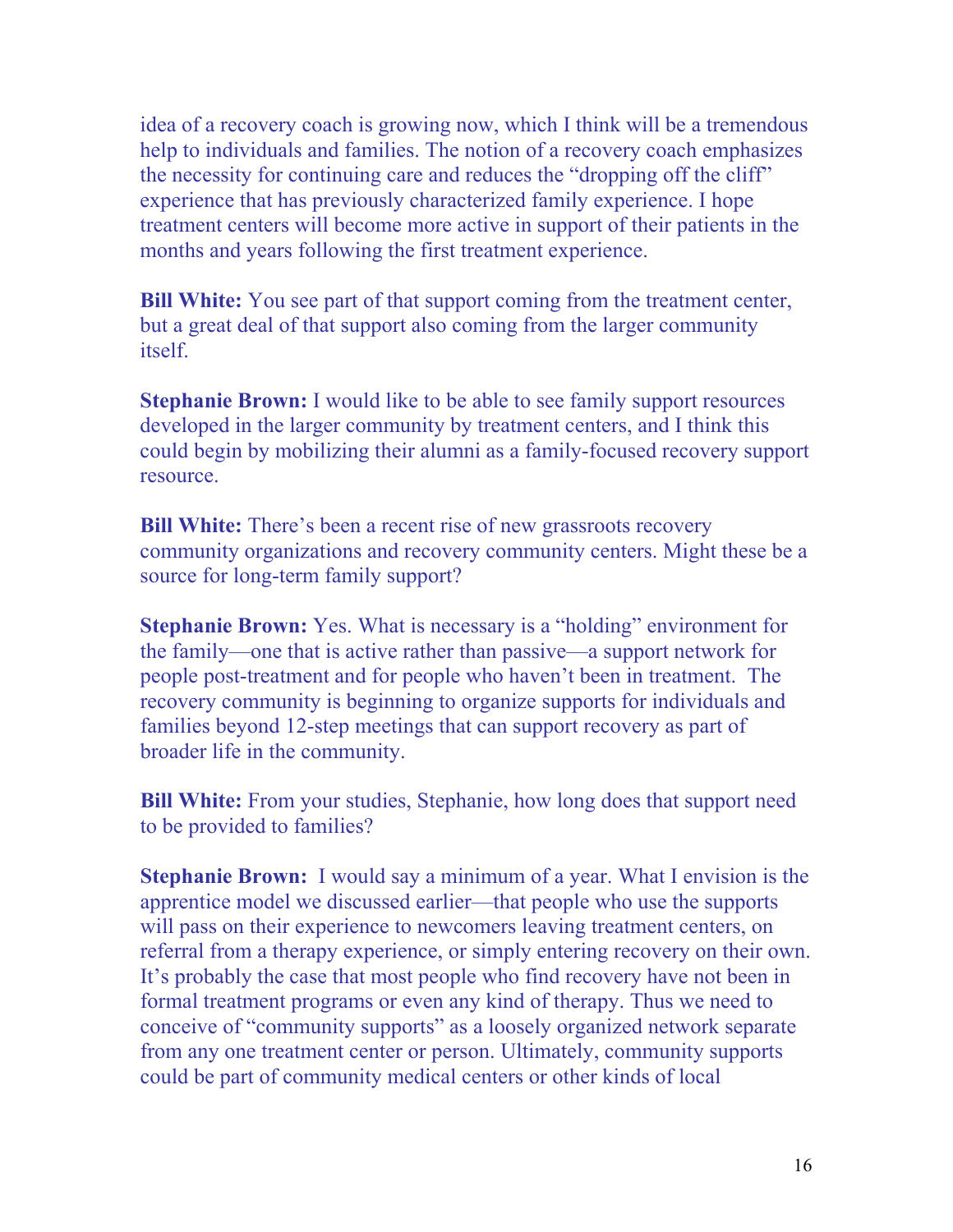educational and support services that currently exist, such as the widely available community support networks for cancer patients.

**Bill White:** If those sanctuaries of support were embedded in the community, there wouldn't have to be a finite time period attached to it; families could be supported almost across the family life cycle.

**Stephanie Brown:** You are correct, and I wouldn't want to put a timeline on such support. The developmental model functions according to need and process, not time. Individuals and families have varying needs for support and professional help at varying times throughout their recoveries; people with 12, 15, 40, or more years of recovery may find a need for new or renewed support. Basically, the need for recovery support never ends.

**Bill White:** When I first read the book you and Virginia Lewis co-authored, what struck me was you talked about family recovery following treatment, not in terms of days or months, but in terms of years. None of us in the field at that time had that kind of vision.

**Stephanie Brown:** I think that's correct. That's where the developmental perspective is helpful. The normal process of recovery for the individual and family is not all forward progress. Normal development is back and forth, not always just straight ahead growth. Periodic problems, or even ongoing struggles, are normal and expected as part of healthy growth, so they should not automatically be interpreted as a problem with recovery. Not only do individuals and families look and feel worse at the beginning of recovery and as they move forward, but the process itself—a deepening of memory and emotional understanding—will often create pain and conflict that can be misinterpreted as pathology rather than part of a growth process. The signs of potential relapse and the signs of significant growth are not always easy to distinguish. The same difficulties that can lead someone to relapse can also lead to a deepening of the recovery experience, just as the emergence of pain, conflict, and struggle in recovery can be a sign of progress as often as it can be a sign or warning of relapse potential. Years of recovery growth will hopefully provide a healthy foundation to enable people to tolerate deeper emotional work—often dealing with traumas from the past.

**Bill White:** Over the years, you've had an opportunity to consult with treatment programs in the development of family programs. How would you describe the state of family treatment and recovery support today?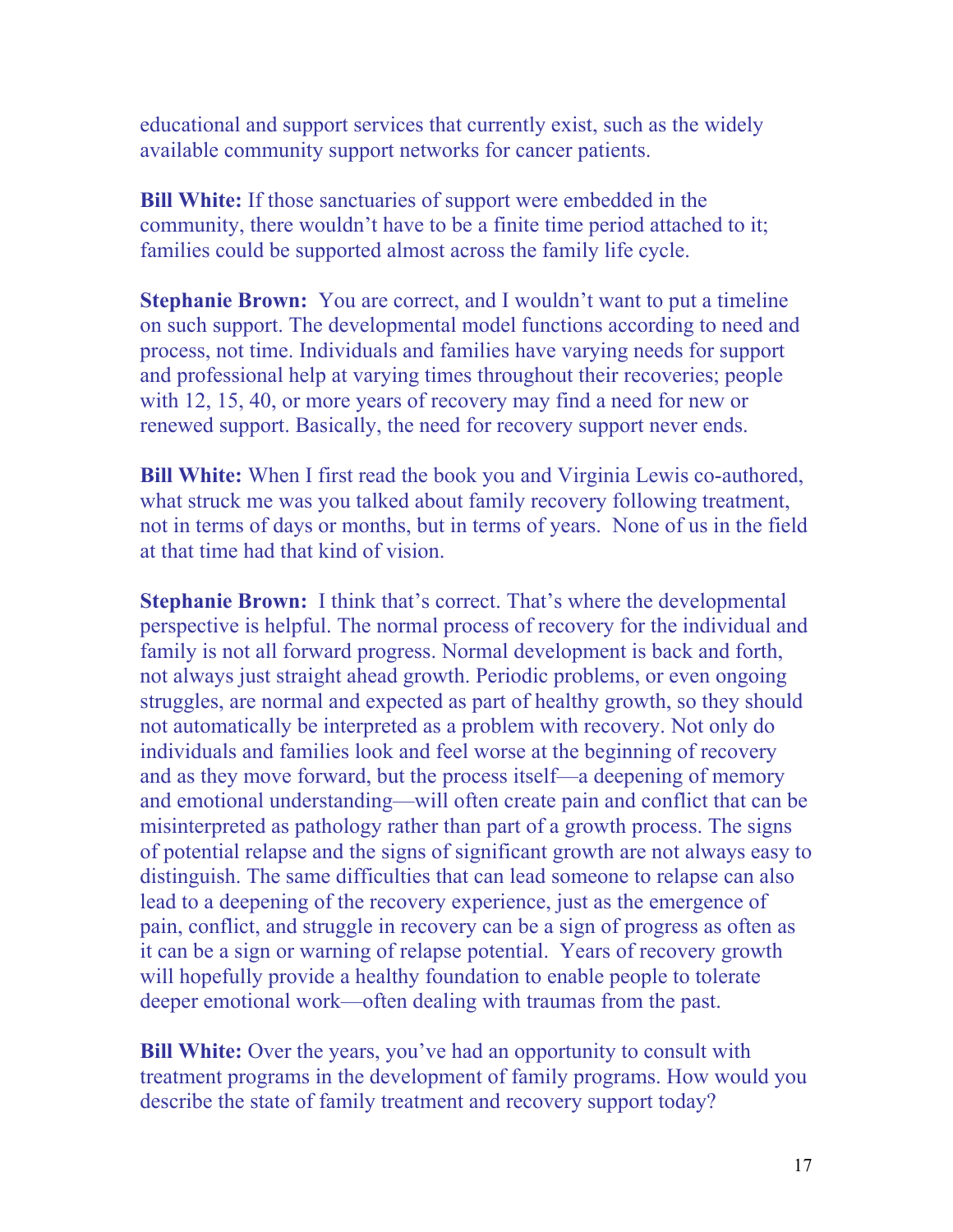**Stephanie Brown:** Treatment centers are still primarily focused on the addicted individual. They have not been able to add a family focus that allows family members to also be viewed as identified patients. They still are looking at the family as appendages to the addicted person, which is a huge problem in my perspective.

**Bill White:** Your work has enhanced understanding of the intergenerational nature of alcohol and other drug problems. Have you envisioned how such intergenerational cycles might finally be broken?

**Stephanie Brown:** I think we've started to name and describe what happens in addicted families across generations, which is helping us understand family addiction and the complexities of family recovery. And I think we are poised to move beyond our current focus on the genetic and neurobiological influence on intergenerational transmission of addiction to include exploration of the larger psychological and social processes involved. We need more family research to understand the transmission process and the kinds of family and community support processes that can influence these cycles and positively disrupt them. We need to help families who have intergenerational vulnerabilities understand family addiction processes and integrate recovery as an integral part of the family lifestyle and identity. We will not always prevent addiction because we don't know how to prevent it. But by intervening and supporting healthy family systems, we may someday be able to have an earlier, bigger impact on prevention.

**Bill White:** Have you found any evidence that children in recovering families who go on to develop a problem themselves have a better prognosis for recovery?

**Stephanie Brown:** Yes. We were so lucky to interview a number of families in which the adult children were already in their own recoveries. Their parents had entered their recoveries when these young people were still children and adolescents; we could see and hear the impact on them of experiencing recovery while they were still young and living at home. They told us they saw the path ahead. They lived out their own addictions and entered recovery at a young age. Some told us they wanted to join the recovering family now established by their parents, and they had to pursue their own individual recoveries to do so. It's important to remember that we're talking about small numbers of research subjects. We did see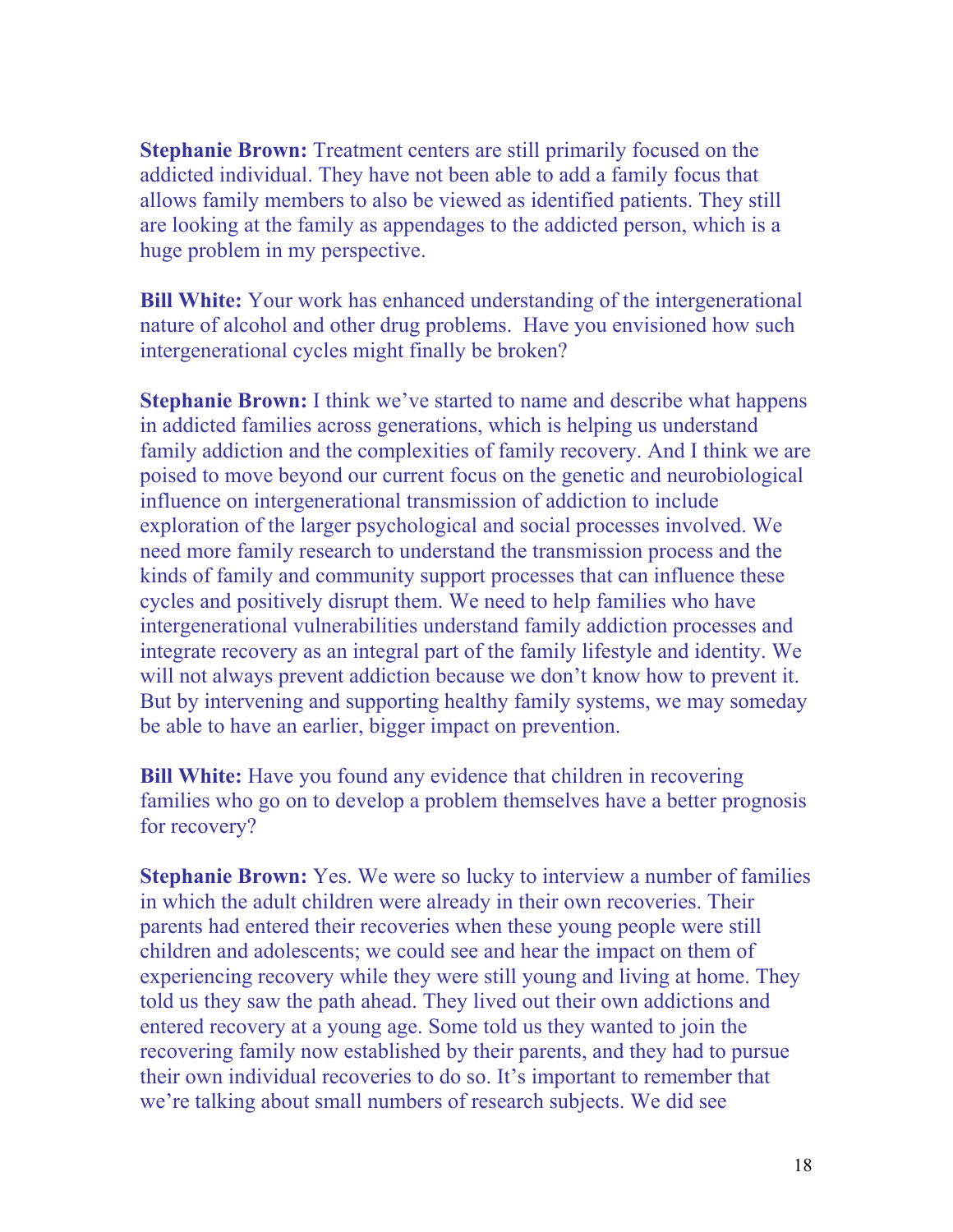generational recovery, but we need more research and more subjects to confirm our findings.

**Bill White:** Treatment administrators lament that they can't provide family programming because no one's paying for it at the present time. I'm wondering what kind of supports could be provided to families that wouldn't be contingent upon either public or private funding?

**Stephanie Brown:** We need to move toward community models to support families—the use of alumni on-site during active treatment, the use of alums and volunteers after treatment. The idea of volunteers is not new, but it needs to be valued, promoted, updated, and organized. I also think it would help if treatment centers could deeply understand the concept of the family as patient and build volunteer networks from this basis.

**Bill White:** There is a lot of talk today about peer-based recovery support services, but we haven't fully developed the idea that the peers could be families.

**Stephanie Brown:** That's beautifully stated, and I think it is vital. I don't think there's any other way for us to proceed. Therapists, such as myself and others, who are schooled in understanding recovery and understanding addiction and mental health—the integration that I represent—can come in at various points over time and as trauma issues surface that create the need for professional services, but this is a minor role in the greater scheme of looking at family recovery support over time.

**Bill White:** That's fascinating. You're describing the role of the treatment professional as not the first line of support, but as the safety net. That's a radically different view of the role of the treatment center and the private therapist.

**Stephanie Brown:** I don't think we're going to proceed otherwise. For treatment centers to lead the provision of family support, they must move beyond a fixation on money and billable services and look to how family support can be mobilized in the larger community. The fee-for-service system cannot provide an adequate level of family support over the course of the family recovery process. Some of the centers now charge a modest fee for family programs, for children's programs. I think that's a very important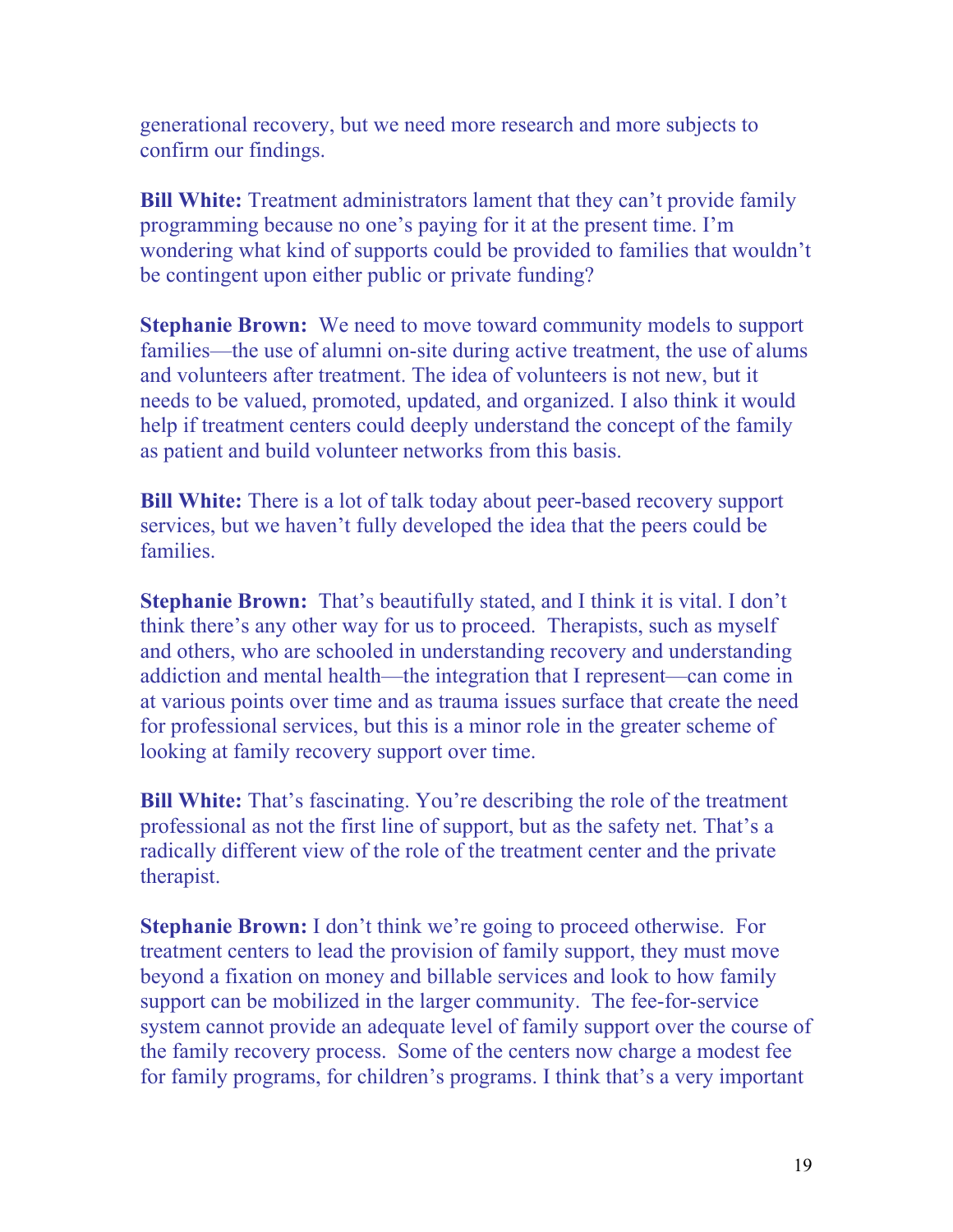and valid idea, but ways have to be found to also extend that support into the community itself.

 These professionals are vitally important at key points in an ongoing process. But they are parts of a bigger picture. We need to raise the value we give to peer-based and other no-fee supports. It might be helpful to think about "global recovery" in addition to local, community, and treatment center support. The internet offers enormous potential for constant support 24 hours a day anywhere in the world. I don't advocate that online recovery support ever replace personal human contact, but the internet is a fantastic resource for broad, quick coverage—filling the vacuum that people feel at various points in their treatments and recovery.

 The treatment world cannot bear the costs of providing fee-for-service support over time in recovery for the individual or the family. Some centers charge a fee for family and children's programs, which is important and necessary, but we need to think beyond fee-for-service to the notion of community recovery if we hope to understand and facilitate a long-term view of family recovery.

**Bill White:** Stephanie, let me take you to another area of recent interest for you, and that's recovery support services for people in prison or who are reentering communities from prison. How did your interest in this develop?

**Stephanie Brown:** This has been a wonderful gift to me. A few years ago, I received a letter from a woman telling me how helpful my book *A Place Called Self* had been to her in prison. Months later, I received another letter from a different woman who was still in prison, also thanking me for that book. I was touched deeply and wondered "what's going on here," because I had never been active in the prison world. A colleague and his wife, with whom I'd consulted, developed a treatment/recovery center for the homeless and ex-prisoners from the California State Prison System. In 2009, he received a large grant to train incarcerated felons to become credentialed addiction counselors within the prison system. What an idea! Many of these prisoners have life sentences without eligibility for parole, so they will be working inside the prison.

 I was fortunate to be part of that training program, working with 50 male prisoners on the developmental model and children and adult children of alcoholics. The room literally vibrated when I started talking about COAs and ACOAs as these men recounted their own childhood experiences, which they then connected to their lives of crime. There was an intense emotional bonding in the room as I described the painful, traumatic experience of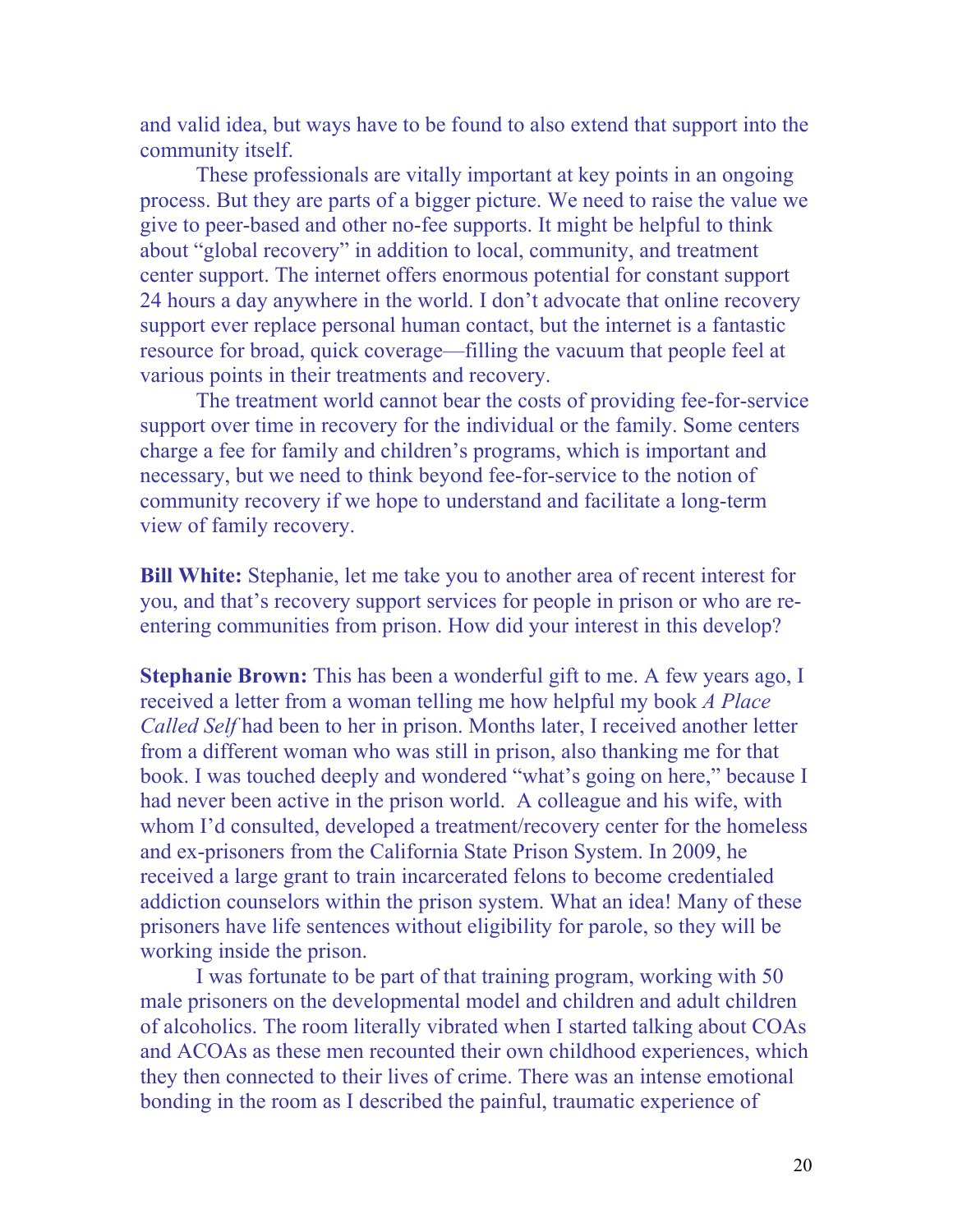living with parents and family who are out of control, abusive, and violent. Many made instant connections in the context of my naming and validating the trauma and its devastating impact on children. It was clear from their faces and input that the idea "children of alcoholics" had opened something deep within and they felt understood, many for the first time.

 Like the experience I told you about in Poland, this was another of the most powerful emotional experiences of my life. Most of these men went on to take and to pass the licensing exam a few months later.

 Over the last year, I've worked with Dr. Ross Ziegler, the founder of Escalade Recovery Foundation. His Empowerment Services Project, within the broader organization, is providing financial support to bring *A Place Called Self* and other recovery materials to people around the country, or world, who are coming back to their local communities from prison. Here you see the value of support that enables safety and self-reflection within the context of peer-based or professional services. We've got a very exciting project with Rediscover in Kansas City, an outpatient agency that provides therapy to female ex-prisoners and parolees. It's been thrilling to talk with them about their experiences and to receive their warm letters of gratitude for *A Place Called Self*. This is such a marvelous linking between a community agency, a foundation, and women in recovery.

**Bill White:** Stephanie, in addition to this thread of trauma that permeates so much of your work is the role of spirituality in addiction recovery. How have your views on this role changed over the course of your career?

**Stephanie Brown:** Now, this is not an easy topic. My views have changed over time as I've increased the depth of my personal and professional understanding of spirituality and worked to maintain my commitment to be open to new learning and experience. I have come to look at spirituality within the developmental frame, the integration with mental health theory, and my theoretical interpretations of AA experience as I have come to understand AA over many years. I see spirituality as an acceptance of fundamental human dependence. All human beings need a key attachment, which is usually parents. The addict forms a similar attachment—a core dependence—to alcohol, other drugs, food, spending, or even the internet now. That is addiction, a faulty attachment. With abstinence and recovery, the addict ideally transfers this faulty dependence to AA, a treatment program, or simply objects that represent recovery, such as the Big Book or meetings. This new dependence, formed within the context of 12-step recovery, is usually concrete. Soon, as recovery development proceeds,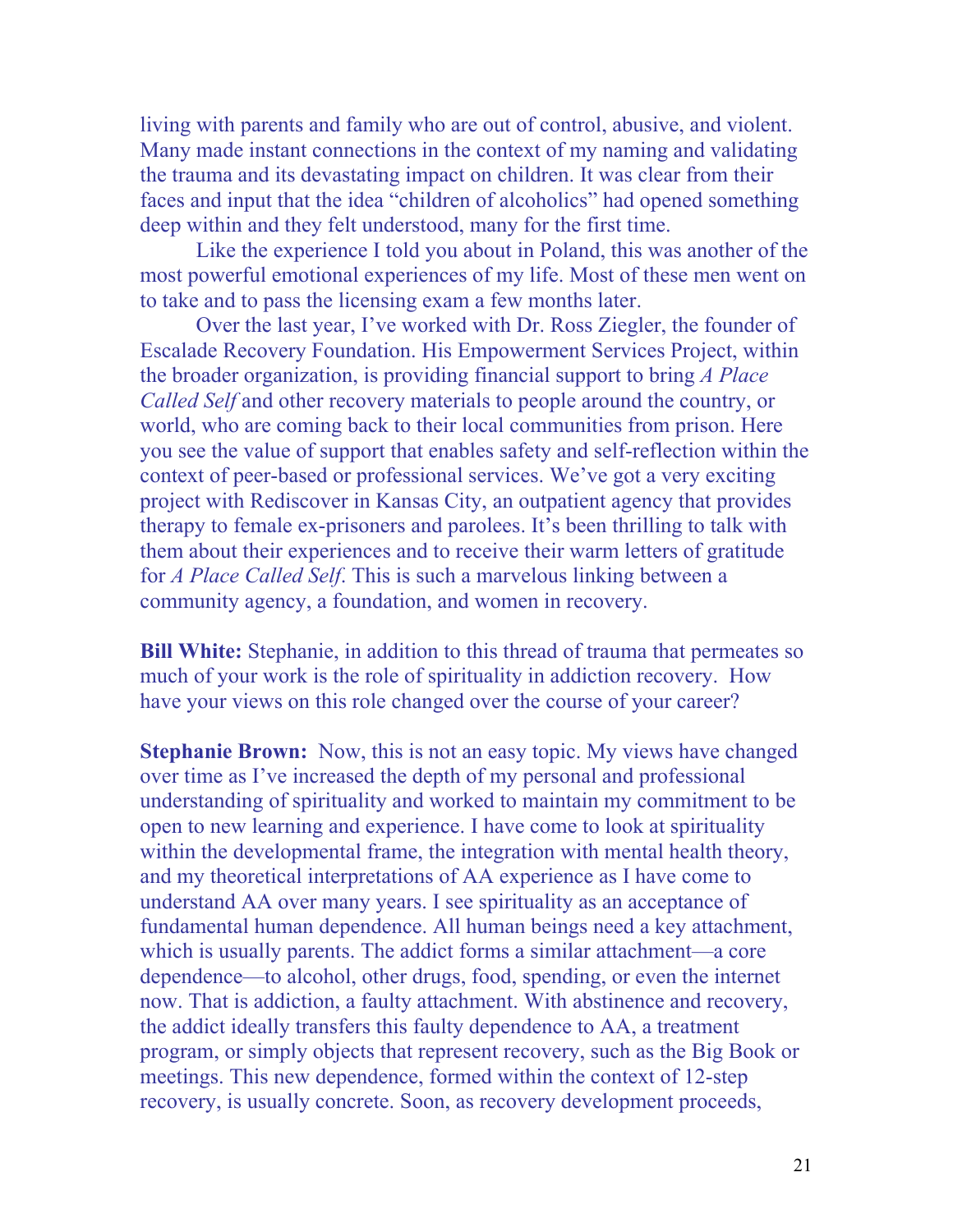individuals begin to define their own personal concept of a Higher Power, which may become more abstract over time. Of course this is paradoxical. You create the Higher Power to which you will relinquish control!

 In our Family Recovery Research project, we found that people who had grown up with positive religious experiences, or who embraced positive religious experience in recovery, had the same kind of process in the development of their dependence on something greater than the self. We found that other people, who did not have prior positive religious experience, also came to an understanding of something higher than the self. Their concept of spirituality evolved in the transfer of the source of power out of the self onto something greater, even if it remained undefined.

 Mostly, we saw that people were able to find something positive in their definitions of something greater. We also found that some people shifted their dependencies on substances to an addiction to something else, which is common and certainly part of the beginnings of recovery. People may turn to food, TV, or a problematic substitute for the original addiction, which temporarily holds them as they stabilize in solid recovery and contemplate the need for a Higher Power.

 We determined that change was hardest for people who didn't have a new healthy dependence, including a power greater than the self, because their source of power remained within the self. That reinforced their old beliefs in individual power and will and made "letting go" extremely difficult.

**Bill White:** You've been recently applying the concept of recovery to our whole culture, suggesting among other things that we as a culture are out of control, have lost our sense of limitation, and are prone to all manner of excess. Could you provide any highlights of what we could anticipate from your next book?

**Stephanie Brown:** American culture was formed in the 1600s with a basic belief in the power and entitlement of the individual. American identity and American character were formed on a sense of privilege. Americans saw themselves as the chosen people, entitled to this new land and to the rest of the continent. This identity is similar to the kind of personal identity and beliefs that form with addiction—grandiosity and entitlement without limit. The addict believes "I am not an addict; I can control my use, and I can have what I want." In essence, "limits don't apply to me."

 Westward expansion proceeded through the 1700s and 1800s and the beginnings of the  $20^{th}$  century. But by the 1950s, the end of territorial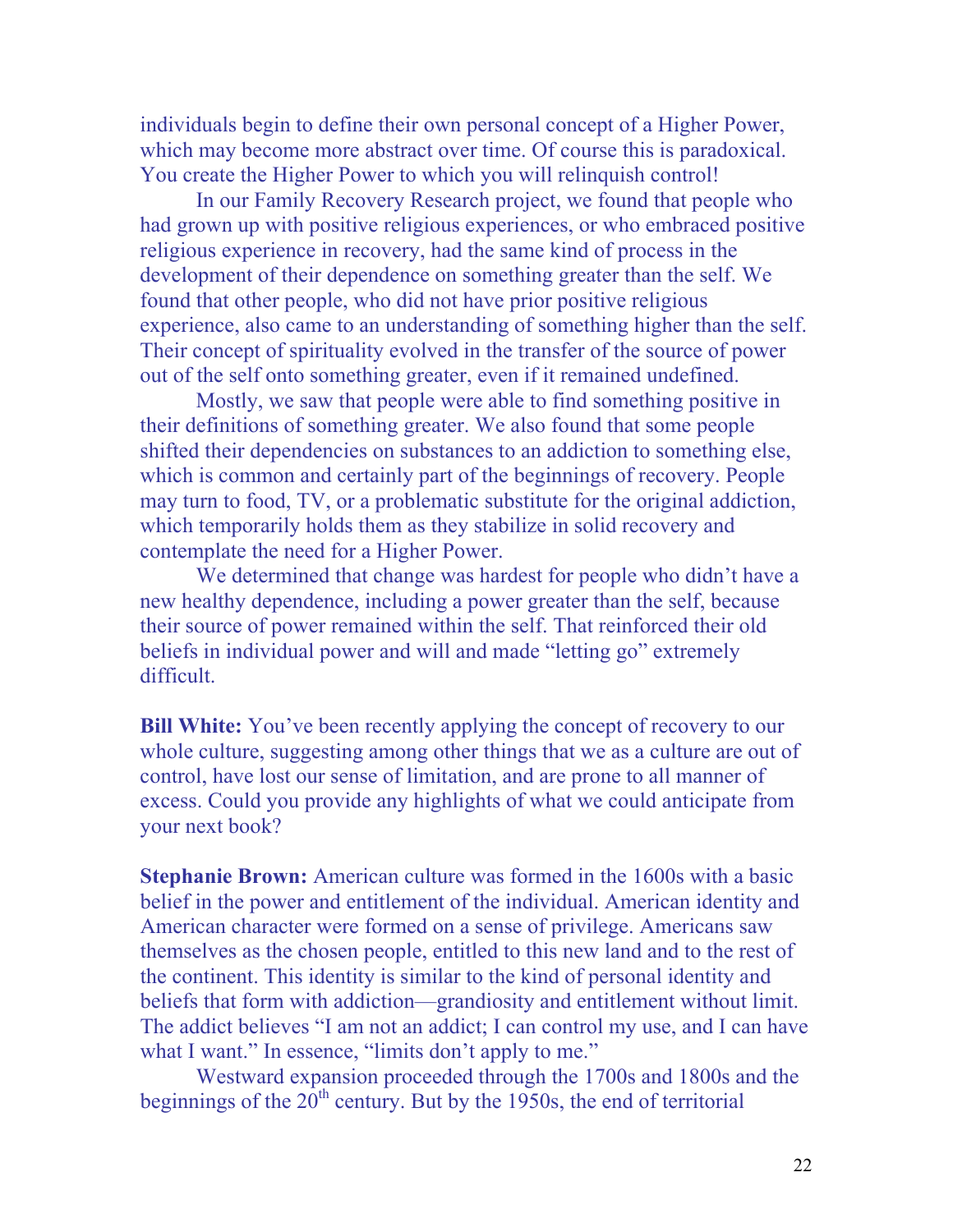expansion occurred, and colonialism became unpopular. The United States was faced with the reality of geographical limits for the first time, but we did not have a national or cultural identity that accepted limits.

 Then along came cyberspace. By the 1970s, '80s and '90s, cyberspace provided a new territory without limits. Cyberspace became the new "frontier," the new focus of expansion. As far as we know, cyberspace is indeed unlimited, but human beings quickly had to face human limits: we cannot go as fast or as endlessly as cyberspace and technology. Human beings must come face-to-face with human limits.

 But instead, in the last 20 years, our culture has become out of control. The beliefs in entitlement, the grandiosity of no limits, and the realities of loss of control now characterize American cultural identity and behavior. I'm writing about a culture addicted to speed—going fast—driven by its denial of limits and a belief that we are always moving forward. There must be only progress and only success. We need to slow down, but slowing down is failure. This is just the tip of the story.

**Bill White:** From what you have described, it seems like there might be a real appetite for this recovery concept within the larger culture in the coming decades.

**Stephanie Brown:** Absolutely. In the last three months, the *New York Times* and other news sources are full of articles describing the out of control culture. The popular press is picking up on this "new idea" and it will soon be, I hope, a serious subject of concern. I see that the principles of addiction apply to the whole culture, and an understanding of recovery can help us face it and deal with it. The "American way" is to slow down temporarily, to get control, and then jump back on board to ride the wave of "the next big thing." This is the same dynamic that occurs with addiction: try to get control until you can be out of control again.

**Bill White:** Let me ask a few final questions. At a professional level, you've received many very distinguished awards for your work in the addictions field—the Bronze Key Award from NCADD, the Norman Zinberg Memorial Award from Harvard, and others. I know you also received a special award a few years ago from Health Communications for your contributions to the understanding of adult children of alcoholics. Could I ask what it has meant to you at a personal level to be recognized in that way?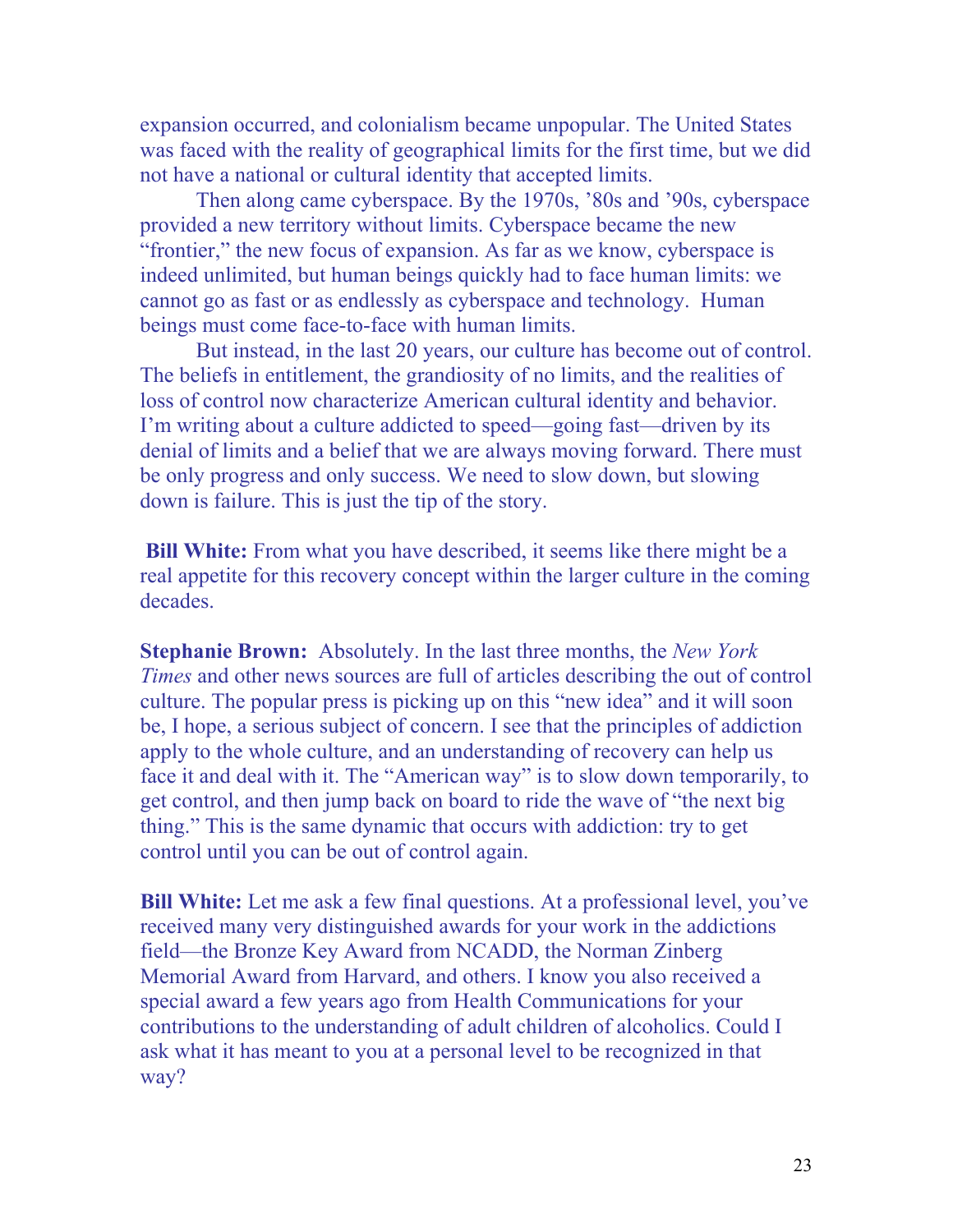**Stephanie Brown:** Oh, the words for this. I would say deep gratitude. I have functioned professionally for these nearly 40 years as an observer, standing in two fields—addiction and mental health—belonging to both, but always having one foot on the perimeter, or even radically outside, as I've been in psychology—watching and thinking. I have needed to ask "why" and I've needed to be able to explain—not all things, but many.

 It's a feeling of deep gratitude for the acknowledgement. It's been reinforcement for me that the path I've been forging over these years is valid. The validation has helped me accept the loneliness I've sometimes felt trying to integrate what are often conflicting and opposing fields. The awards tell me that people understand and value what I'm doing, and for that, I am extremely grateful

**Bill White:** Given that isolation, how have you sustained yourself over these decades? This is a field that can devour people emotionally. To what would you attribute your ability to both sustain yourself and the quality of work you've sustained over these years?

**Stephanie Brown:** I love that question and it's tricky. I think that seeing myself as an outsider has been enormously helpful. It allowed me very early on to set limits and to say no so that I could maintain my focus. The traumas I experienced growing up in an alcoholic family have plagued me as well as helped me stay outside of things because I have always been wary of joining anything. I wanted to preserve my observer status for my own protection. I wanted to be the one who comments on the process rather than being lost in it, and that has helped me immensely. The outsider status helps with boundaries, which people have appreciated and respected even when they were also upset with me for what I wouldn't do or couldn't join. I see that I've had a personal need for several degrees of distance from the fields I have tried to interpret, sometimes challenge, and influence. But I do hope I've achieved a middle ground, more as a "participant-observer" than a pure outsider. I have been deeply involved with my own recovery, and in that sense, I am an insider.

**Bill White:** You've been a very prolific writer over the years, and I'm wondering if you have any advice for aspiring writers in the field, either in terms of the writing process or the process of getting published?

**Stephanie Brown:** My writing, since the beginning of my own recovery and professional career, has been about addiction, recovery, and trauma, with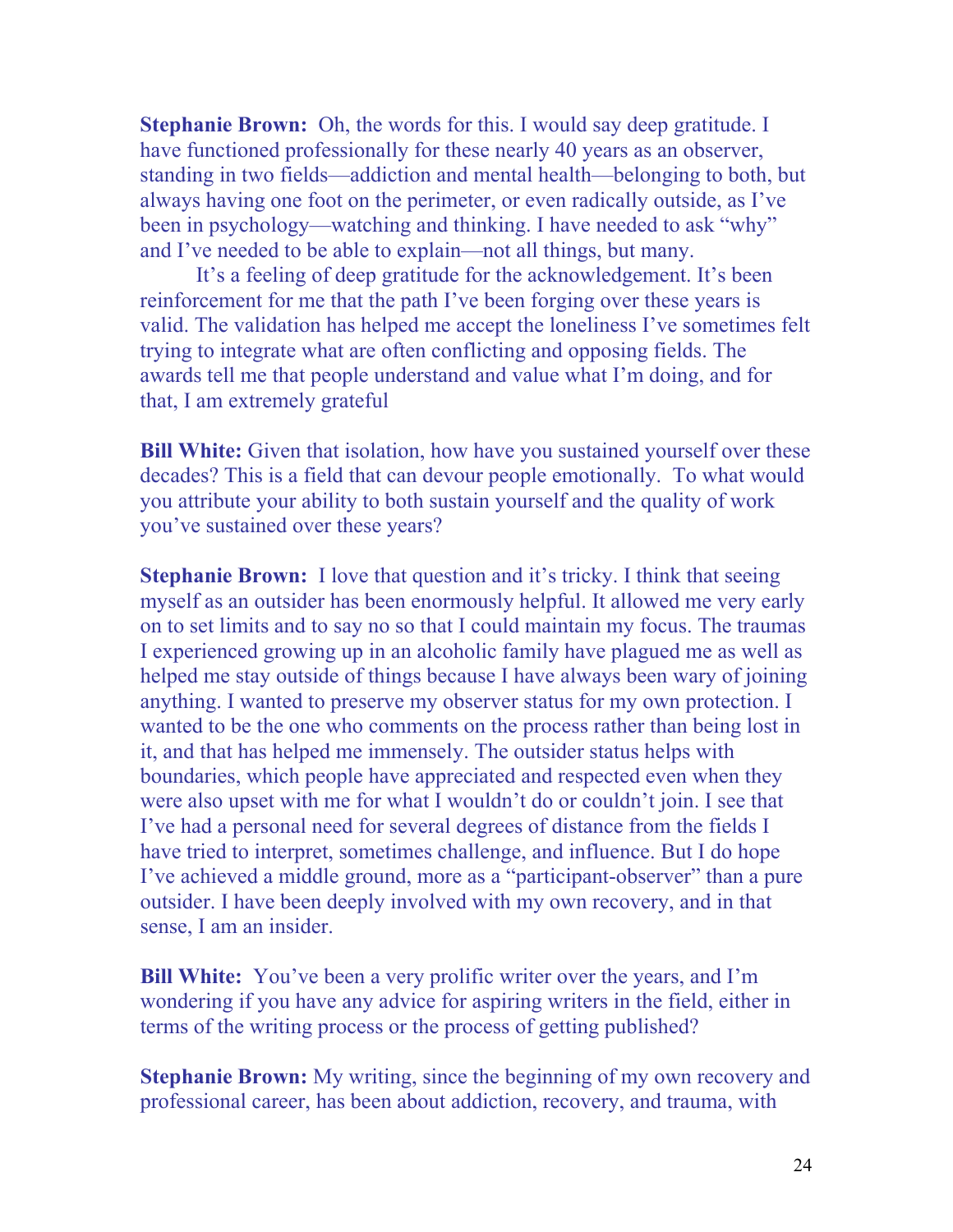both an academic and popular focus. Although my writing comes from a research base, both formal and clinical, I have shaped my questions from my own experiences and my own deep need to know. I have had a deep need to understand myself, particularly my childhood experiences, in order to heal and to become healthy. This need to know has been my "mission," which I feel as a gift. A lot of writers feel they have to write, and I am one of those. I have had to write.

 I don't think you can advise people to go out and get a mission. It comes from within. It has been important to write what I know or what I've experienced for the kind of writing I do, the questions I've asked, and for seeking deep within for answers or direction.

 Another key to good writing is being a good listener, cultivating the ability to listen to what others are saying concretely and at deeper, symbolic levels. As a therapist and a researcher, I've gained immensely in my capacity to listen to others and to listen to myself.

 Getting published seems to be harder than ever. I cannot write to the audience, to what I think people want to hear. I cannot write formulas that will supposedly sell, which is what some publishers want. I have to write what I believe, though I still dream that my books will show up on the *New York Times* Bestsellers list. Hasn't happened, but I haven't been sorry about anything I've written, and that's a good place for me to be. If you've got a good idea, talk to other writers and look closely at publishers in your field. You may be able to submit a proposal directly, though many authors and publishers today suggest an agent. It's a complicated process to find and work with a publisher, but your good idea and good writing will get you started.

**Bill White:** You and I are both at a stage in our careers where it is natural for us to think about legacy and what we want to do with the time we've got remaining to serve the field. I'm wondering what that list would look like for you, the things that are your top priorities to get done?

**Stephanie Brown:** The book on speed, which has been very difficult to write, is still in process. It is very important to me, so I plug along. I am more naturally an academic writer, so I have struggled with this book to find the voice and the central threads to translate complicated theory into an accessible, popular work. Once I do finish, I may complete the academic version, which expands on the developmental model and its application to culture.